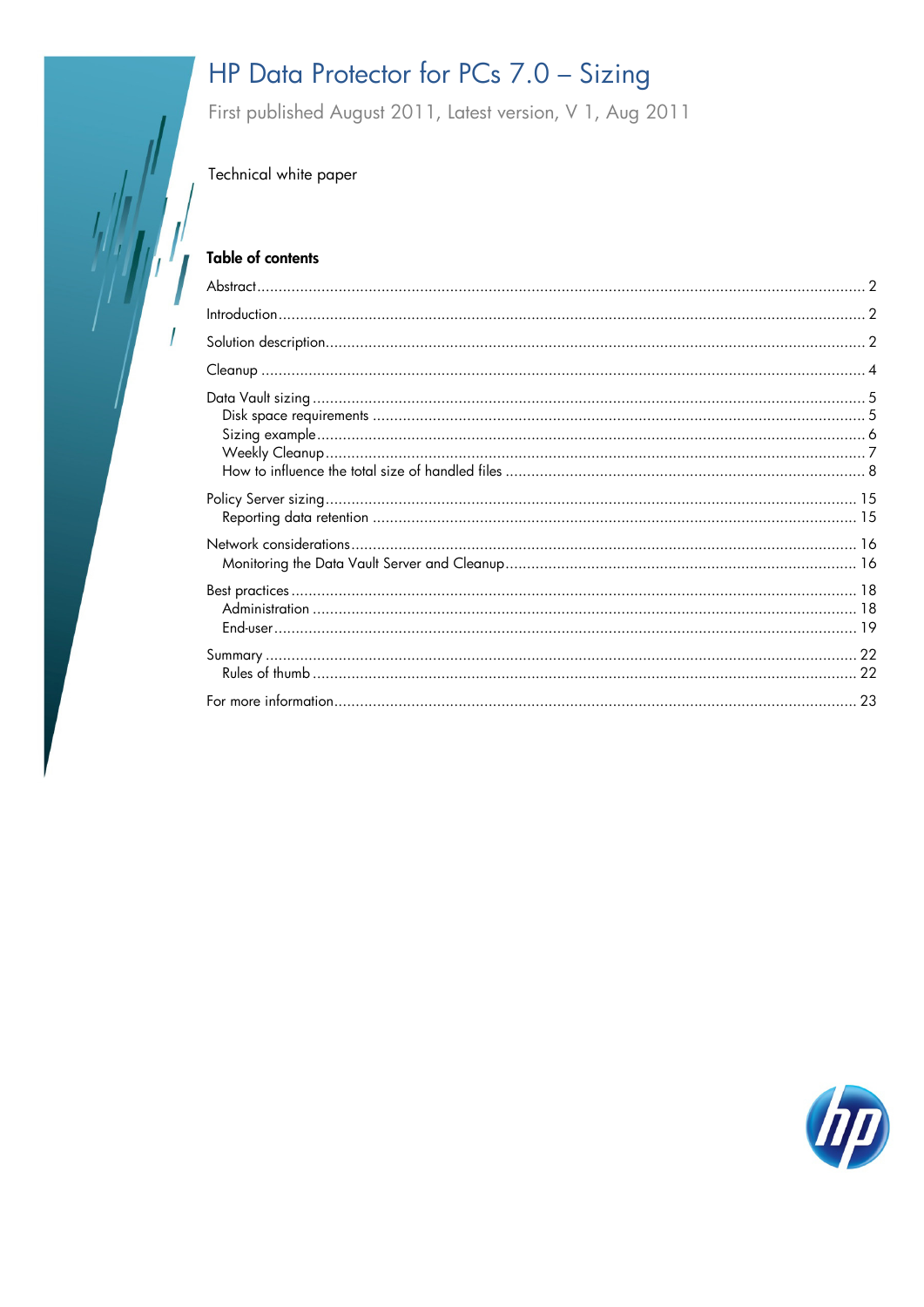# <span id="page-1-0"></span>**Abstract**

This white paper provides information on how to size HP Data Protector for PCs 7.0 environments. It will guide you through the process of sizing, provide recommendations how to size your Data Vault and Policy Server, and answer questions that may arise.

For details on installation refer to the *HP Data Protector for PCs 7.0 Installation and Administration Guide*.

## <span id="page-1-1"></span>**Introduction**

HP Data Protector for PCs is an expansion of HP Data Protector (HP's high performance backup and recovery software), designed specifically for notebooks and desktops. Data Protector for PCs ensures the availability of business data on PCs without compromising productivity or mobility. It provides the ability to enforce central protection policies and optimize bandwidth and storage capacity for all notebooks and desktops in the organization.

As an important component of HP's Data Protector product portfolio, Data Protector for PCs is an integral part of a complete backup and recovery strategy. Appropriate for companies in any industry, it is the ideal solution for increasing productivity of your employees and avoiding the business risks and costs associated with PC data loss.

# <span id="page-1-2"></span>Solution description

Data Protector for PCs consists of three components. In each client, an **Agent** establishes a local storage area (Local Repository) to hold active files until connection to the network occurs and to keep files protected with CFP (Continuous File Protection) for offline recovery. When a network connection is detected, files are transferred automatically for backup to a dedicated defined Data Vault. The overall system management is administered by a central Policy Server.



Figure 1: Data Protector for PCs architecture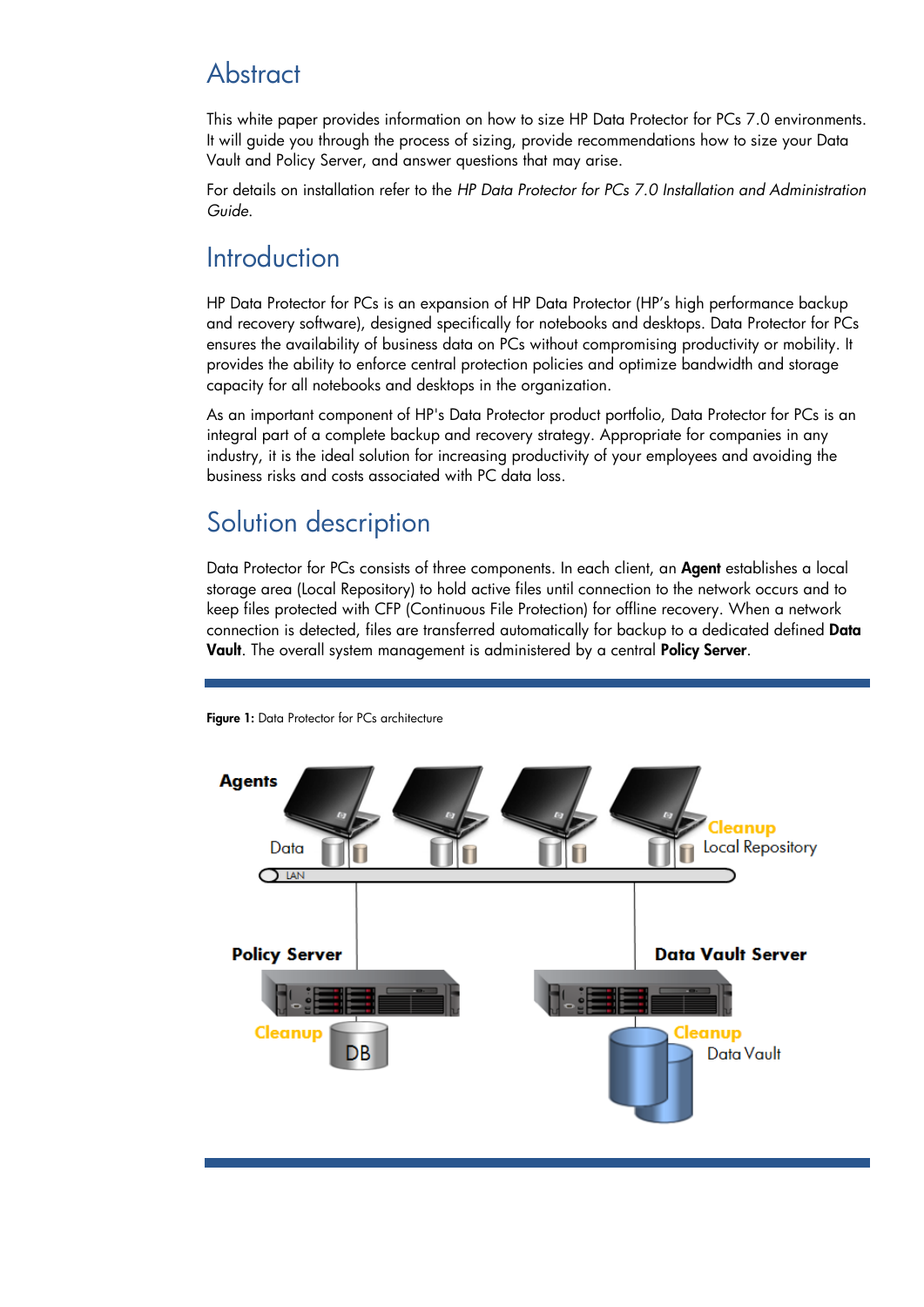There are two varieties of Data Vault possible with Data Protector for PCs:

- Web Data Vaults—based on HTTPS protocol. These provide the best level of security and better throughput in high latency environments, and so are recommended.
- Windows file share Data Vaults—based on CIFS protocol, used in earlier versions of Data Protector for PCs.

The data structure of both types of Data Vault is the same, so you can convert existing Windows file share Data Vaults to Web Data Vaults. For more details on Data Vaults and Data Vault migration, see the *HP Data Protector for PCs 7.0 Installation and Administration Guide*.

Sizing a Data Protector for PCs environment is complex. There are two areas where sizing is important, the Data Vault and the Policy Server. When talking about a Windows file share Data Vault you also need to consider the network latency.

#### Data Vaults

Sizing a Data Vault needs to answer various questions in order to determine how many Agents can be supported in your environment:

- How much data can be supported per Data Vault?
- How big does the Data Vault needs to be for a specific amount of Agent user data?
- How many CPUs/cores are needed for processing the data?

The technical factors that influence how much data that can be processed on a Data Vault, and the number of users a specific environment can support, include:

- The processing power on the Data Vault (for the nightly consolidation of backup data)
- The network and I/O bandwidth on the Data Vault server
- Disk space on the Data Vault server

#### Policy Server

For the Policy Server, the main questions are:

- How many Agents can be accommodated with the standard Microsoft SQL Server Express Edition?
- Are there any specific SQL considerations?
- Does the network bandwidth influence Policy Server sizing?
- How much processing power is needed?

Data Vaults are the biggest consideration when thinking about sizing. A major factor that determines how many Agents a Data Vault can support is Cleanup. In this whitepaper we will start by looking at Cleanup and how it affects sizing considerations, then move on to look at Data Vaults, after that take a look at the Policy Server, and finally Network Considerations. At the end, we will look at some other best practices that have some bearing on sizing.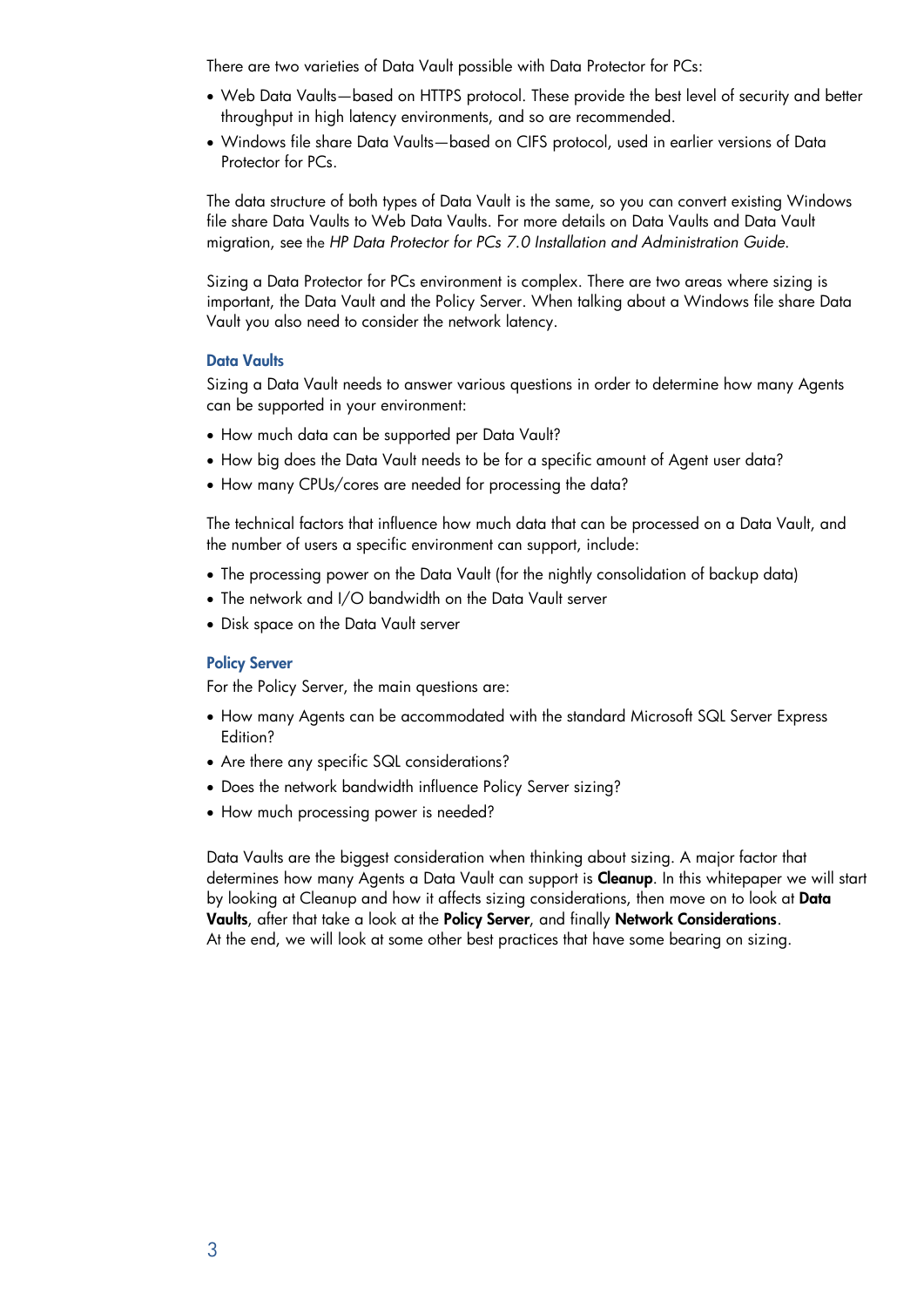# <span id="page-3-0"></span>**Cleanup**

The Local Repositories on user computers and the Data Vaults on file servers need to be periodically maintained to remove versions that are outdated based on the retention settings defined in file protection policies. This important process of Data Protector for PCs is performed by the **Cleanup** software.

Cleanup occurs on each of the three components of Data Protector for PCs, and consolidates all file versions on the Data Vault and the Local Repository and maintains the SQL database on the Policy Server.

Data Protector for PCs is delivered with default Cleanup settings: cleanup of Data Vaults and the Policy Server occurs every midnight, cleanup of Local Repositories on Agents every hour.

As the Cleanup process on the Policy Server just maintains the outdated reporting data, it has no effect on sizing of the Policy Server or Data Vault.

Also Cleanup settings of Local Repositories have no immediate influence on the sizing itself. But as the version creation of OFP (Open File Protection) files is directly connected to the Local Repository Cleanup, changing the Cleanup settings will affect how often Data Protector for PCs creates a version of the OFP files (by default, every hour), which results in how much data is created per Agent.

The Data Vault Cleanup process affects Data Vault sizing. Before Cleanup can maintain the data on the Data Vault server, it needs to decrypt and uncompress the data. After the maintenance, the data needs to be compressed and encrypted again.



Note: Cleanup runs in multithreaded mode. With the help of an Auto-Adjuster, Cleanup will always use the given resources in best way. It is possible to change Cleanup starting parameters (see "Configuring multithreaded cleanup" in the *Installation Guide*), but in most environments this is not recommended and default settings will give you the best results.

Changing the Data Vault Cleanup start time may influence the Data Vault sizing, as described later in this document.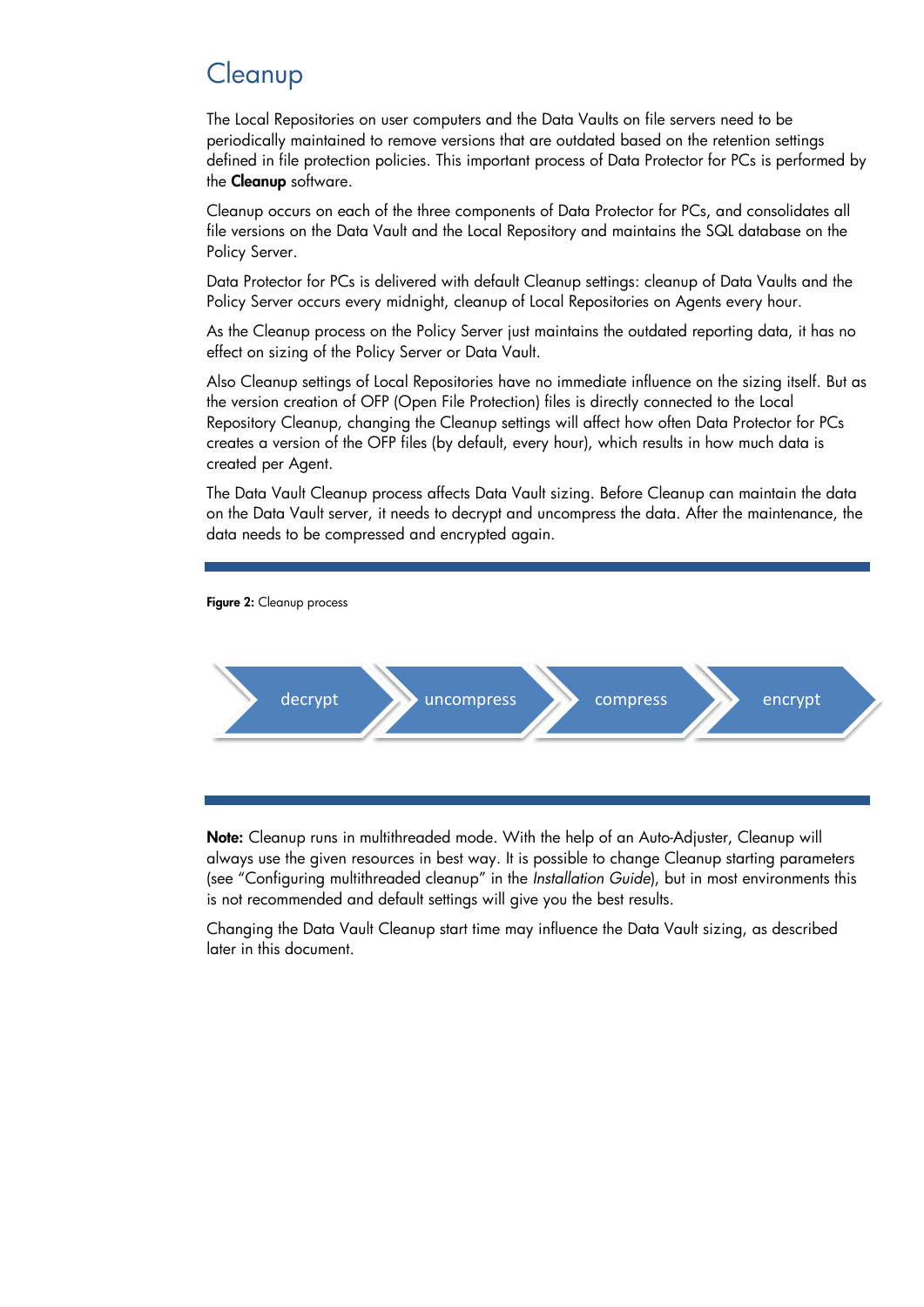## <span id="page-4-0"></span>Data Vault sizing

As described in the previous section, Data Vault sizing is influenced mainly by the Cleanup process that maintains the Data Vault's data. It is not so important how many clients are supported per Data Vault, the main question is how much data can be handled by the Cleanup process.

Important: It is highly recommended that the Cleanup process runs only in non-business hours, which limits the Cleanup time.

When you have calculated how much data can be handled, you can easily use this figure to determine how many Agents can be supported per Data Vault.

The quantity of data that can be handled refers to the *total size of handled files*.

The *total size of handled files* is the sum of all CFP files + OFP files + file versions (delta blocks).

Figure 3: Total size of handled files



### <span id="page-4-1"></span>Disk space requirements

The total size of handled files is also the disk space needed on the Data Vault. This implies the question, how to calculate the needed disk space on the Data Vault?

Disk space requirements are influenced by many factors, of which the main ones are:

- 1. Total size of protected files on Agents
- 2. Compression ratio (different for different file types)
- 3. Change rate (if "number of days" is used in the retention criteria settings)
- 4. Ratio of the number of CFP files to OFP files
- 5. Encryption overhead

As a rule of thumb for most environments, such as a standard office system, you can reckon 10 GB of protected data on an Agent requires 4 GB of disk space on the Data Vault.

To get an idea how much data needs to be protected on Agents in your environment you need to check the Agents themselves. The tool windirstat may be helpful to get an overview of which files reside on the Agent. The tool is available for download at [http://windirstat.info/.](http://windirstat.info/)

Be aware that you will always see some Agents that do not fit into your standard Agent behavior and may have much more data to be protected. Therefore you should always have enough buffer in your disk space sizing.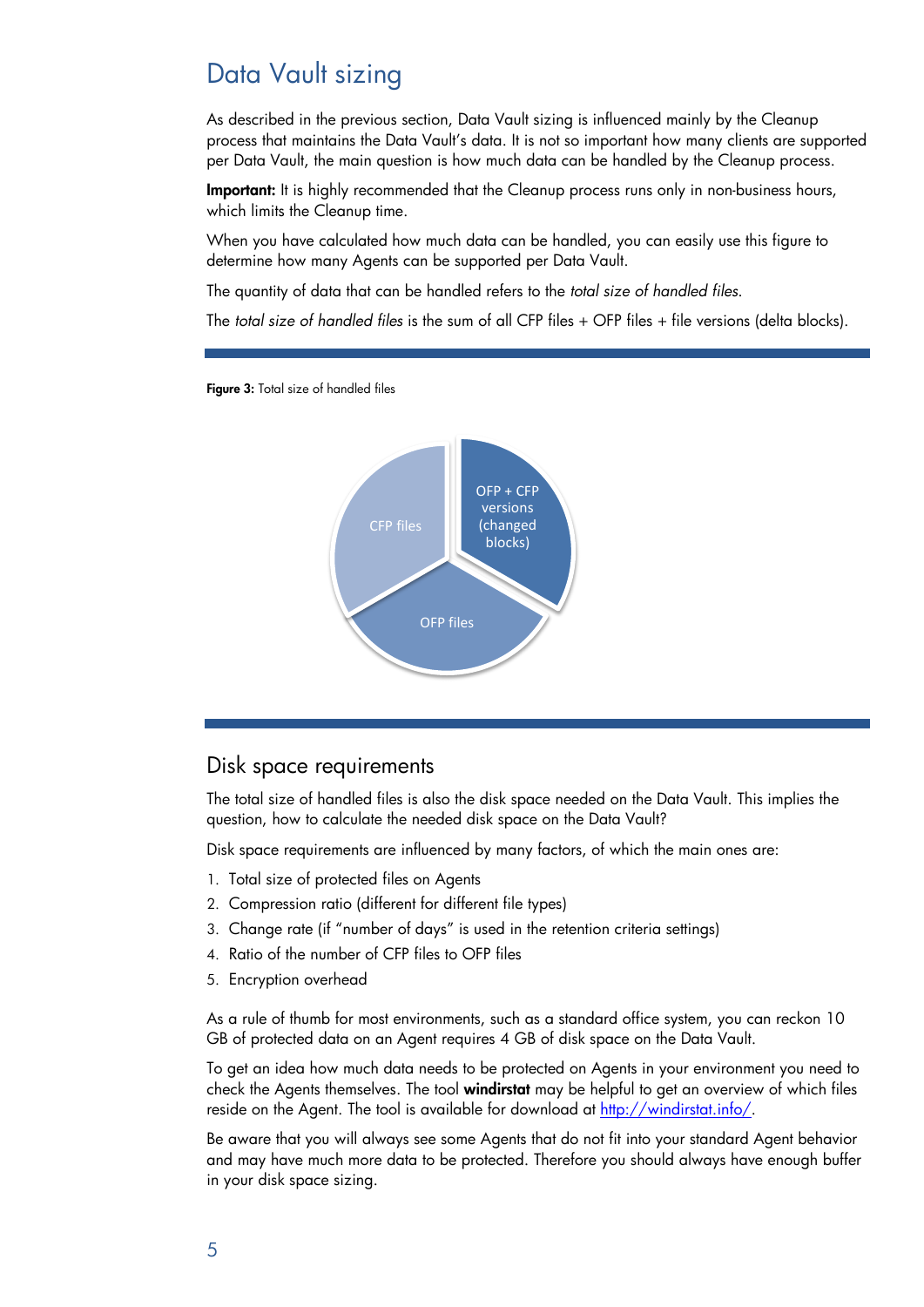### <span id="page-5-0"></span>Sizing example

### **Settings**

In this example we want to size a Data Protector for PCs setup with default settings. Default settings mean:

- Data Vault Cleanup is configured to run daily at midnight.
- Local Repository Cleanup is configured to run every hour.
- Retention criteria:
	- Number of days to keep versions when the existing file is changed: 30
	- Number of days to keep versions after the file is deleted: 15
- The default set of policies is enabled (Office Documents, Software Development, Web Documents, Windows Mail).

#### Cleanup time

We will assume the environment we want to size is running a 12 hour business. As it is highly recommended not to run the Cleanup process during business hours, 12 non-business hours are left in which to run the Cleanup.

The Data Vault Server hardware recommendations are as follows:

- Windows File Share Data Vault: 3 GHz dual core, 4 GB RAM
- Web Data Vault: 3 GHz quad core, 4 GB RAM

With this hardware, we can clean 14 TB of backup data in 12 hours Cleanup time.

Note: The quad core CPU on Web Data Vault is needed as the web server requires CPU time.

Note: To be sure the Cleanup only runs in non-business hours, change the Data Vault Cleanup start time to start directly after business hours are finished (see How to set the Cleanup Policy?).

#### Number of supported Agents

An Agent in this environment has the following data characteristics:

- Average number of protected files: 5000
- Average total size of protected files on its local disk: 10 GB

Using the rule of thumb given in Disk [space requirements](#page-4-1) above, the average total size on the Data Vault will be 4 GB per Agent (remembering that this depends highly on the compression rate, data change rate, and so on). This allows around 3500 Agents to be connected to this Data Vault.

#### Summary – daily Cleanup, default settings

The calculation of how many Agents can be supported is done in two steps.

1. Calculate how much data can be supported per Data Vault. This is influenced by the Cleanup time and by the hardware, the policy settings and the cleanup time.

| <b>Data Vault type</b>                       | <b>Windows File Share DV</b><br>Web DV |                           |
|----------------------------------------------|----------------------------------------|---------------------------|
| <b>Hardware</b><br>3 GHz dual core, 4 GB RAM |                                        | 3 GHz quad core, 4 GB RAM |
| Cleanup time (daily)                         | 12 hours                               | 12 hours                  |
| <b>Supported DV total size</b>               | 14 TB                                  | 14 TR                     |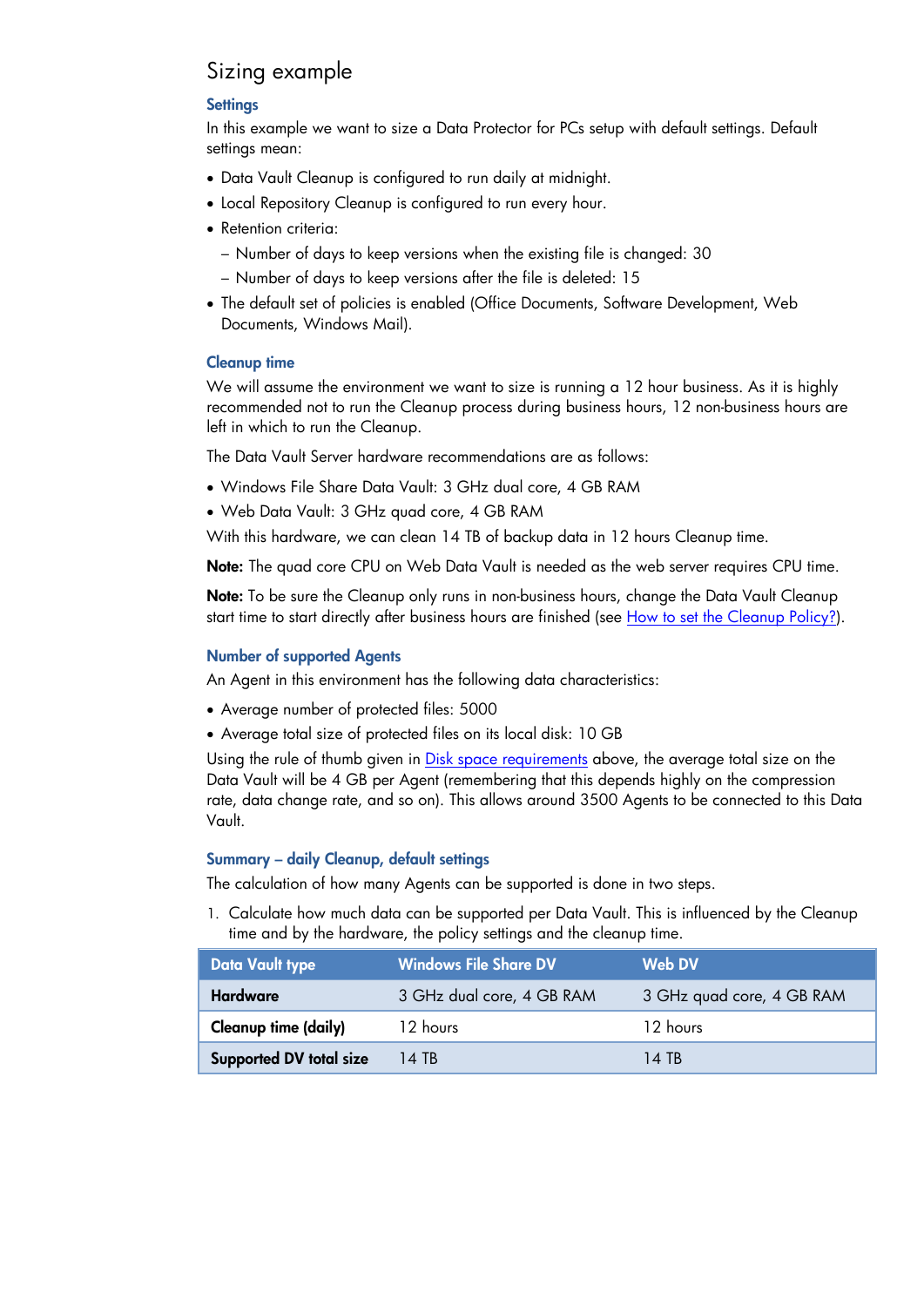2. Calculate how many Agents can be supported per Data Vault. This is influenced by the supported Data Vault size, the disk space needed per Agent which is influenced by the policy settings (file protection policy, cleanup policy).

| Data Vault type                | <b>Windows File Share DV</b> | Web DV  |
|--------------------------------|------------------------------|---------|
| <b>Policy settings</b>         | default                      | default |
| DV disk space per Agent        | 4 GB                         | 4 GB    |
| <b>Supported Agents per DV</b> | 3500                         | 3500    |

## <span id="page-6-0"></span>Weekly Cleanup

So that the Data Vault can support more users, run the Cleanup process only at weekends, starting on Friday evening or early Saturday morning, so that it has maximum time in which to run.

A weekly Cleanup can handle a greater *total size of handled files* in a Cleanup session than daily Cleanup. The Cleanup can delete more outdated versions in one session. The advantage is that the Cleanup needs to decrypt/uncompress and compress/encrypt all the data only once.

In order to change the Cleanup schedule:

- 1. Open the Cleanup Policy page in the Policy Server Administrator console and change the Data Vault Cleanup Schedule.
- 2. Uncheck all days except Friday or Saturday:
	- For Friday, pick a start time late in the evening, such as 10:00 pm.
	- For Saturday, pick a start time early in the morning, such as 1:00 am.

Figure 4: Cleanup configured every Saturday at 1:00 am

| $\boldsymbol{\phi}$<br>Policy Server Console                    |                                                                                                     |
|-----------------------------------------------------------------|-----------------------------------------------------------------------------------------------------|
| $\Box$ $\Box$ Policies<br><b>Data Vaults</b>                    | <b>Cleanup Policy</b>                                                                               |
| Data Vault Policies<br><b>E</b> Copy Policies<br>Cleanup Policy | Show instructions                                                                                   |
| File Protection Policies                                        | Local Repository Cleanup Schedule                                                                   |
| <b>E</b> Administrative Policies<br><b>ER</b> Reports           | Frequency that client computers should clean up their local Local Repository: $\boxed{1 - 1}$ hours |
| <b>E</b> Configuration                                          |                                                                                                     |
| <b>El</b> Support Tools                                         | Data Vault Cleanup Schedule                                                                         |
| <b>E. W</b> License Management                                  | Schedule that designated machines should clean up Data Vaults:                                      |
| $-\frac{2}{3}$ Help                                             | □ Sunday □ Monday □ Tuesday □ Wednesday □ Thursday □ Friday ■ M Saturday                            |
| $\Box$ About                                                    | 1:00 AM $\rightarrow$                                                                               |
|                                                                 | Note: Cleanup is always running on the same host as Web Data Vault Server.                          |
|                                                                 |                                                                                                     |

Note: Weekly Cleanup has some disadvantages that you should consider:

- The list of files presented for restore from a Data Vault will be out-of-date by up to one week. Users can always trigger a manual rescan of their data on the Data Vault to get an up-to-date view.
- Backup versions will still exist beyond their time for obsolescence for up to a week because the Cleanup only runs at weekends.
- Quota management is not up-to-date. If users exceed their quota, they may have to wait until Cleanup has run to free space on the Data Vault again. On the other hand, exceeding the quota may not be immediately recognized by the system because space usage reporting is part of the Cleanup process.
- Reporting data (Data Vault reports) will be out-of-date by up to one week.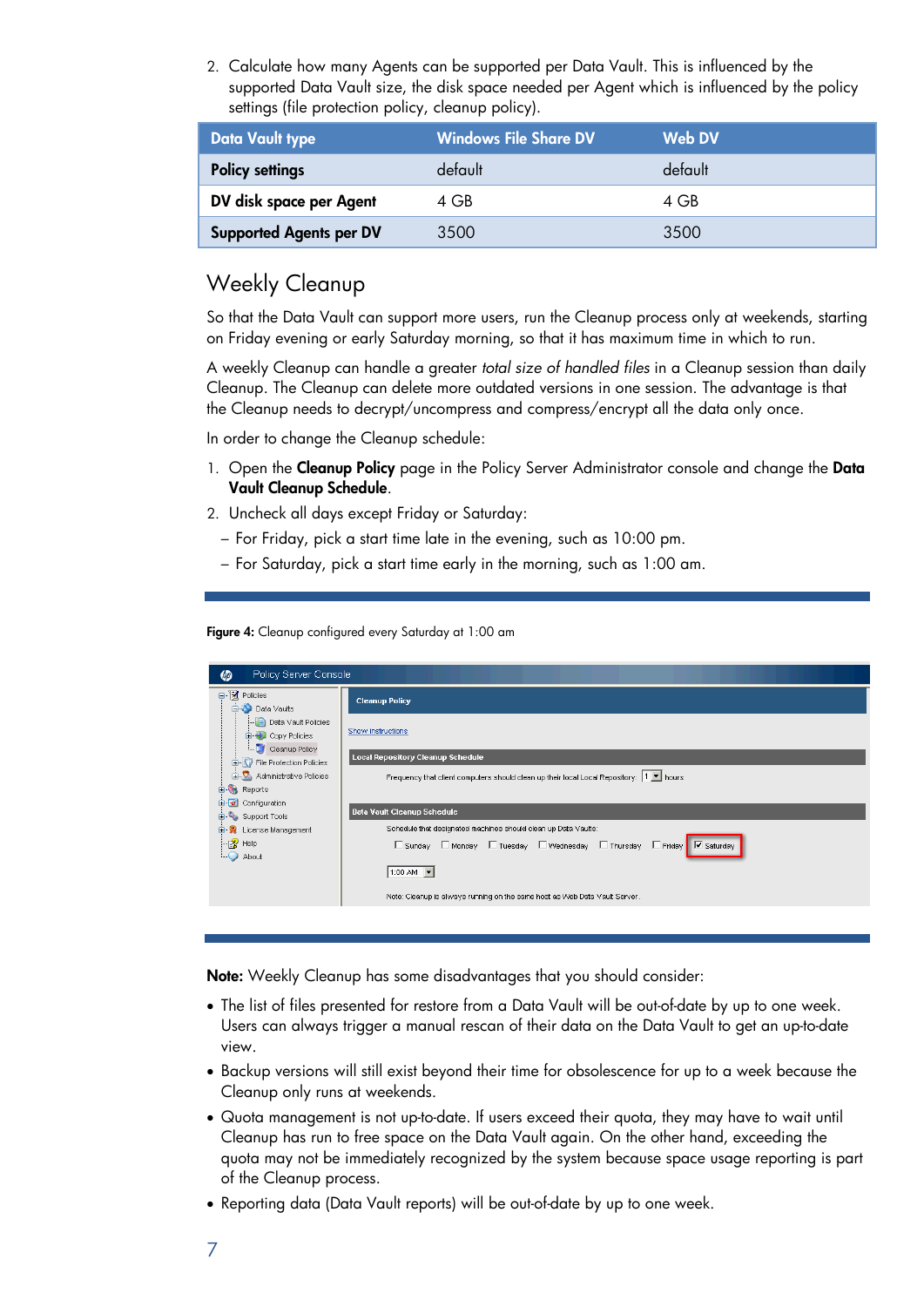#### Summary – weekly Cleanup, default settings

Run the Data Vault Cleanup only at weekends. A weekly Cleanup has the advantage of being able to handle more data in just one Cleanup session. It needs to decrypt/uncompress and compress/encrypt all the data only once, and can delete more outdated versions in one session. With the same hardware as in the previous sizing example, the amount of data that can be handled will increase up to 40 TB. This should increase the number of Agents that can be supported by a Data Vault with 40 TB disk space to 10,000, given the same average data characteristics.

| <b>Data Vault type</b>         | <b>Windows File Share DV</b> | <b>Web DV</b>             |
|--------------------------------|------------------------------|---------------------------|
| <b>Hardware</b>                | 3 GHz dual core, 4 GB RAM    | 3 GHz quad core, 4 GB RAM |
| <b>Supported DV total size</b> | 40 TB                        | 40 TB                     |
| <b>Policy settings</b>         | default                      | default                   |
| DV disk space per Agent        | 4 GB                         | 4 GB                      |
| <b>Supported Agents per DV</b> | 10.000                       | 10.000                    |

Note: The figures in the table are for default policy settings for an Agent with the following data characteristics:

- Average number of protected files: 5000
- Average total size of protected files on local disk: 10 GB

### <span id="page-7-0"></span>How to influence the total size of handled files

The example above are based on default policy settings. Changing these settings will influence the sizing of a Data Vault.

*Does a change in the retention criteria for the protected files affect Data Vault sizing?*

Yes, changing the default retention time parameters will change the sizing of a Data Vault.

- A longer retention time and more file versions to be kept will increase the *Total size of handled files*.
- A shorter retention time and fewer file versions to be kept will decrease the *Total size of handled files*.

*Does adding new files to the list of protected files affect Data Vault sizing?*

Yes, adding more files to the list of protected files will increase the *total size of handled files* on Data Vault disk.

*Does the frequency of change of protected files affect the Data Vault sizing?*

Only if a retention criterion is based on the number of days a version should be kept, when user behavior will influence the *total size of handled files* on Data Vault disk.

#### *Does the number and size of files covered by configured protection policies influence the Data Vault sizing?*

Yes, the number and size of files will influence the *total size of handled files*, which will influence the Cleanup run time.

*Does the frequency of Local Repository Cleanup influence the Data Vault sizing?*

Yes, changing the frequency of Local Repository Cleanup will influence the Data Vault sizing. The Local Repository Cleanup creates the version for files protected with OFP.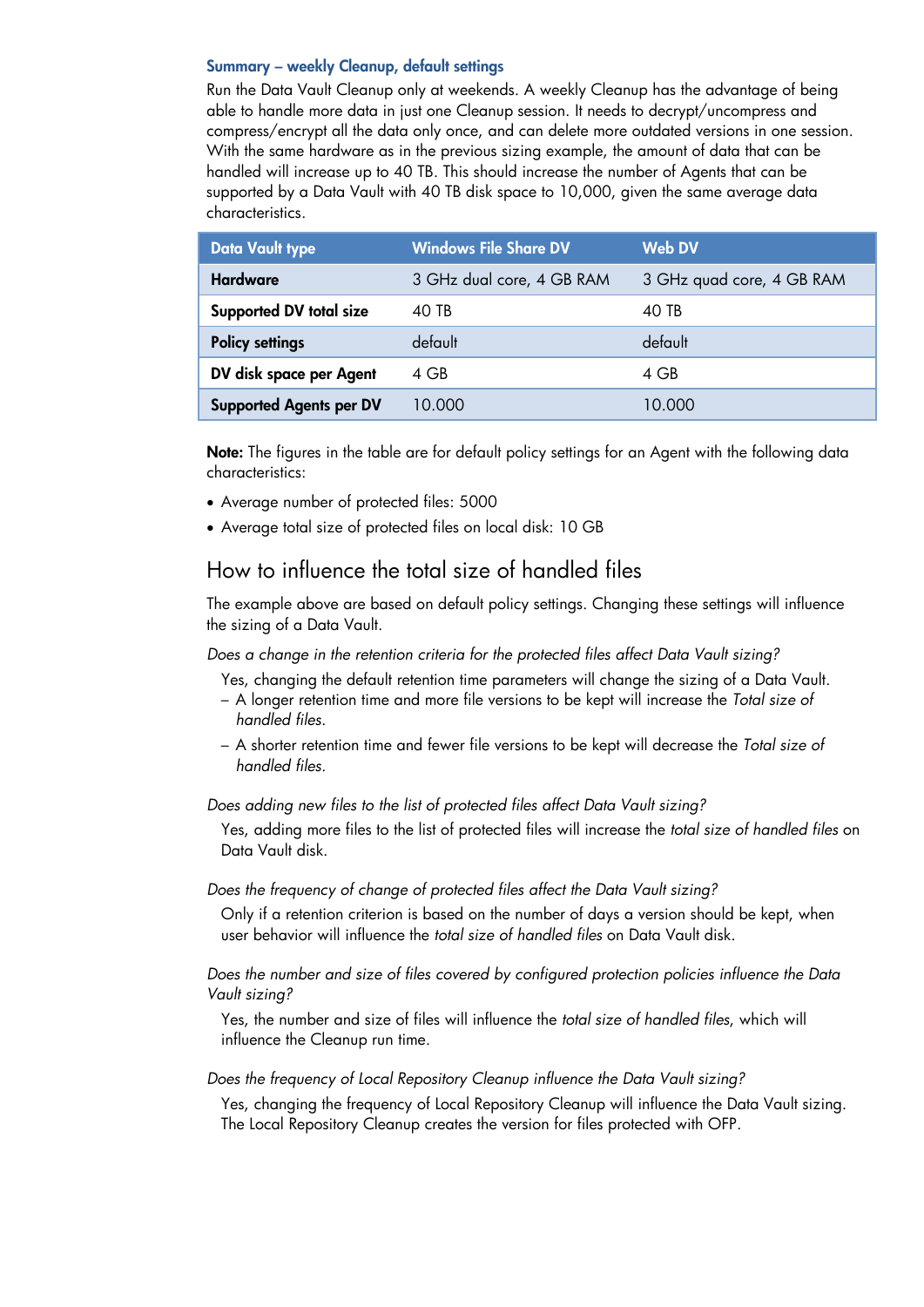Figure 5: What influences the *total size of handled files*?



#### User data retention settings

There are two different ways of defining how many versions of files are kept: by time range or by number of versions. Which you should pick depends on how your users usually work.

For example if your users frequently switch between tasks, they usually also work on different sets of files. For such users, retention by date might be a good choice. Their versions could be kept for 30 days, for instance. Versions older than that would be removed from the Data Vault (and Local Repository as well) but at least one version would always stay there even if it had been created more than 30 days ago.

In this mode, the number of versions kept for each file tends towards 1 over time.

On the other hand if your users tend to resume work on older documents again after a period of time, they may prefer certain number of versions to be kept, for example, the last 20 versions. Then, even after interrupting work on a document for more than a month they can still review and restore older versions. In this mode, the number of versions for a file stays constant after reaching the maximum. This second mode tends to increase storage requirements slightly, but these extra versions are mostly only compressed deltas.

As far as Cleanup is concerned, keeping a certain number of versions rather than for a fixed time makes Cleanup quicker. If you are already at the limit regarding the time the cleanup process needs at nights and if changing the mode is acceptable to your user base you should switch to keeping a number of versions mode and observe the cleanup runtime changes after that. This will give you an idea how many more users you can add to the environment.

To change the retention criteria, open the File Protection Policy and change settings in Retention Criteria section: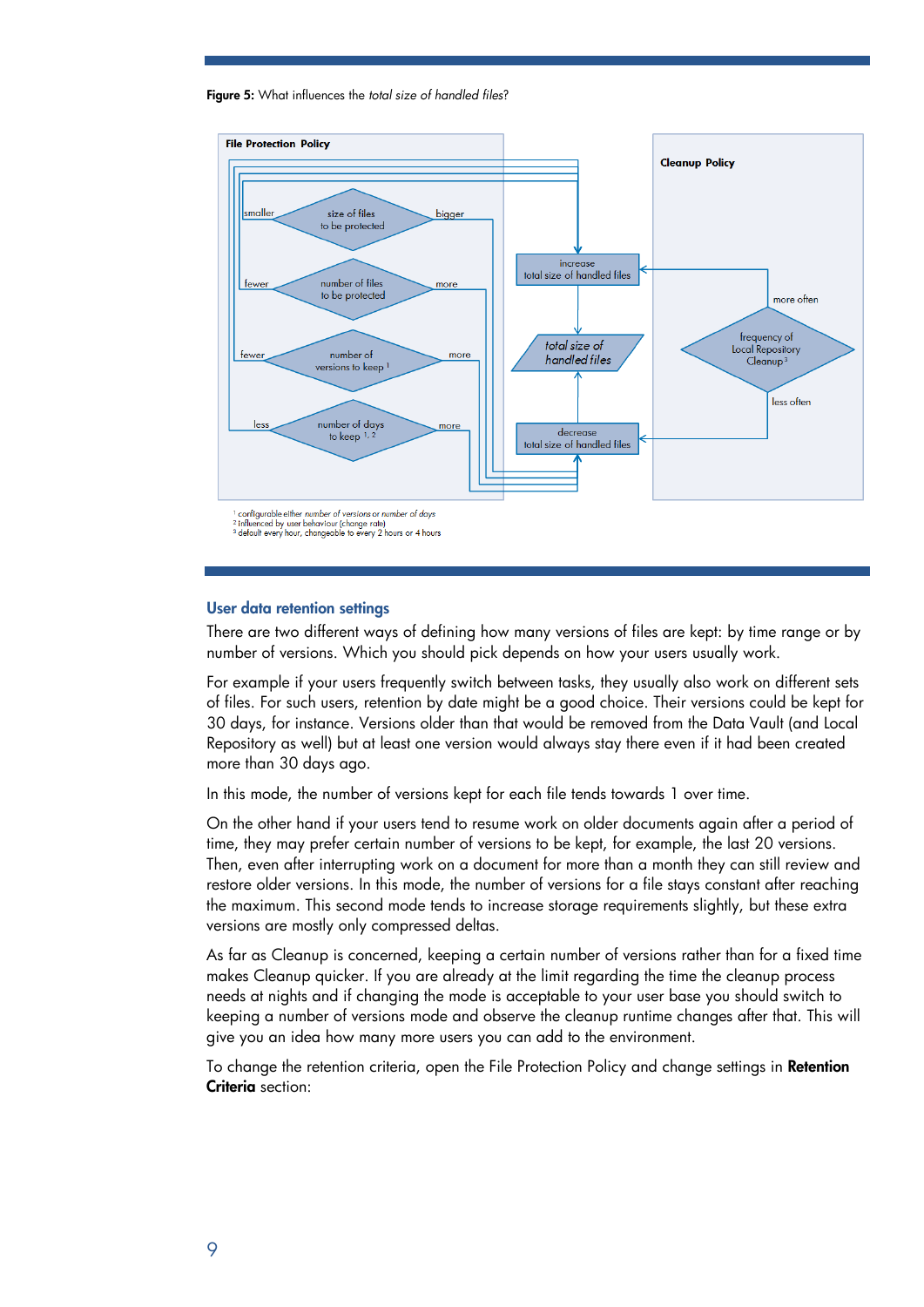#### Figure 6: Retention criteria

| Policy Server Console                                                                                                                                                                                                                                                                                |                                                                                                                                                                                                                                                                                                                                                                                                                                                                                                                                                                                                                                                                         |                                       |                                                                                                                                                                                                                                                                                                                                                                                                                                                                                                                                                                                                                                                                                                         |  |  |
|------------------------------------------------------------------------------------------------------------------------------------------------------------------------------------------------------------------------------------------------------------------------------------------------------|-------------------------------------------------------------------------------------------------------------------------------------------------------------------------------------------------------------------------------------------------------------------------------------------------------------------------------------------------------------------------------------------------------------------------------------------------------------------------------------------------------------------------------------------------------------------------------------------------------------------------------------------------------------------------|---------------------------------------|---------------------------------------------------------------------------------------------------------------------------------------------------------------------------------------------------------------------------------------------------------------------------------------------------------------------------------------------------------------------------------------------------------------------------------------------------------------------------------------------------------------------------------------------------------------------------------------------------------------------------------------------------------------------------------------------------------|--|--|
| 日 図 Policies<br><b>Data Vaults</b><br>白·式】 File Protection Policies<br>A Archives<br>Financial Documents<br>Microsoft Outlook<br>Microsoft Outlook Exp<br>Office Documents<br>Pictures<br>Software Developme<br>Thunderbird<br>Web Documents<br>Windows Mail<br><b>El-So</b> Administrative Policies | Configuration Settings (ini)<br>Groupwise E-mail Database (db)<br>Groupwise E-mail DC File (dc)<br>Groupwise E-mail File 000 (000)<br>Groupwise E-mail File 001 (001)<br>Groupwise E-mail File 002 (002)<br>Groupwise E-mail File 003 (003)<br>Groupwise E-mail File 004 (004)<br>Groupwise E-mail File 005 (005)<br>Groupwise E-mail File 006 (006)<br>Groupwise E-mail File 007 (007)<br>Groupwise E-mail File 008 (008)<br>Groupwise E-mail File 009 (009)<br>Use ctri-click or shift-click to select multiple file types.<br>Exclusions - Exclude specific folders and files from protection.<br>EVERY Continuous File Protection Policy.<br><b>Edit Exclusions</b> | < <remove<br>New &gt;&gt;</remove<br> | Microsoft Excel 4.0 Macro (xlm)<br>Microsoft Excel Open XML Worksheet (xlsx)<br>Microsoft Excel Open XML Worksheet with Macros (xlsm)<br>Microsoft Excel Worksheet (xls)<br>Microsoft Paint (msp)<br>Microsoft PowerPoint Open XML Presentation (pptx)<br>Microsoft PowerPoint Open XML Presentation with Macros (pptm)<br>Microsoft PowerPoint Presentation (ppt)<br>Microsoft Project File (mpp)<br>Microsoft Publisher (pub)<br>Microsoft Visio Drawing (vsd)<br>Microsoft Word Document (doc)<br>Microsoft Word Open XML Document (docx)<br>The same exclusions apply to ALL Continuous File Protection Policies, not just this policy. So, changes to the exclusions for this policy will apply to |  |  |
| Reports<br><b>E</b> Configuration                                                                                                                                                                                                                                                                    | Retention Criteria - Retention settings only apply to previous versions. The current version is always retained.                                                                                                                                                                                                                                                                                                                                                                                                                                                                                                                                                        |                                       |                                                                                                                                                                                                                                                                                                                                                                                                                                                                                                                                                                                                                                                                                                         |  |  |
| <b>El-Re</b> Support Tools<br>国 9 License Management<br>Help                                                                                                                                                                                                                                         | cleanup schedule also has an impact on available versions at a specific time.                                                                                                                                                                                                                                                                                                                                                                                                                                                                                                                                                                                           |                                       | Retention settings are minimal settings. The system may occasionally keep slightly more versions than defined here to improve efficiency. The                                                                                                                                                                                                                                                                                                                                                                                                                                                                                                                                                           |  |  |
| About                                                                                                                                                                                                                                                                                                | When existing file is changed                                                                                                                                                                                                                                                                                                                                                                                                                                                                                                                                                                                                                                           |                                       | After file is deleted                                                                                                                                                                                                                                                                                                                                                                                                                                                                                                                                                                                                                                                                                   |  |  |
|                                                                                                                                                                                                                                                                                                      | C Keep all versions                                                                                                                                                                                                                                                                                                                                                                                                                                                                                                                                                                                                                                                     |                                       | C Keep all versions                                                                                                                                                                                                                                                                                                                                                                                                                                                                                                                                                                                                                                                                                     |  |  |
|                                                                                                                                                                                                                                                                                                      | Number of versions to keep:                                                                                                                                                                                                                                                                                                                                                                                                                                                                                                                                                                                                                                             |                                       | Number of versions to keep:                                                                                                                                                                                                                                                                                                                                                                                                                                                                                                                                                                                                                                                                             |  |  |
|                                                                                                                                                                                                                                                                                                      | Number of days to keep versions: 30                                                                                                                                                                                                                                                                                                                                                                                                                                                                                                                                                                                                                                     |                                       | Number of days to keep versions: 15                                                                                                                                                                                                                                                                                                                                                                                                                                                                                                                                                                                                                                                                     |  |  |
|                                                                                                                                                                                                                                                                                                      |                                                                                                                                                                                                                                                                                                                                                                                                                                                                                                                                                                                                                                                                         | Save File Protection Policy           |                                                                                                                                                                                                                                                                                                                                                                                                                                                                                                                                                                                                                                                                                                         |  |  |

### Back up only needed files

Be sure to back up only needed files. HP Data Protector for PCs is delivered with a default set of policies. These policies fulfil the need of most environments, but not all.

#### *Protected file types*

Check the file protection policies in the Policy Server Console to be sure you are only backing up files you want to be backed up.

Open the Policy Server Console, select Policies > File Protection Policies and check your enabled policies for unwanted files.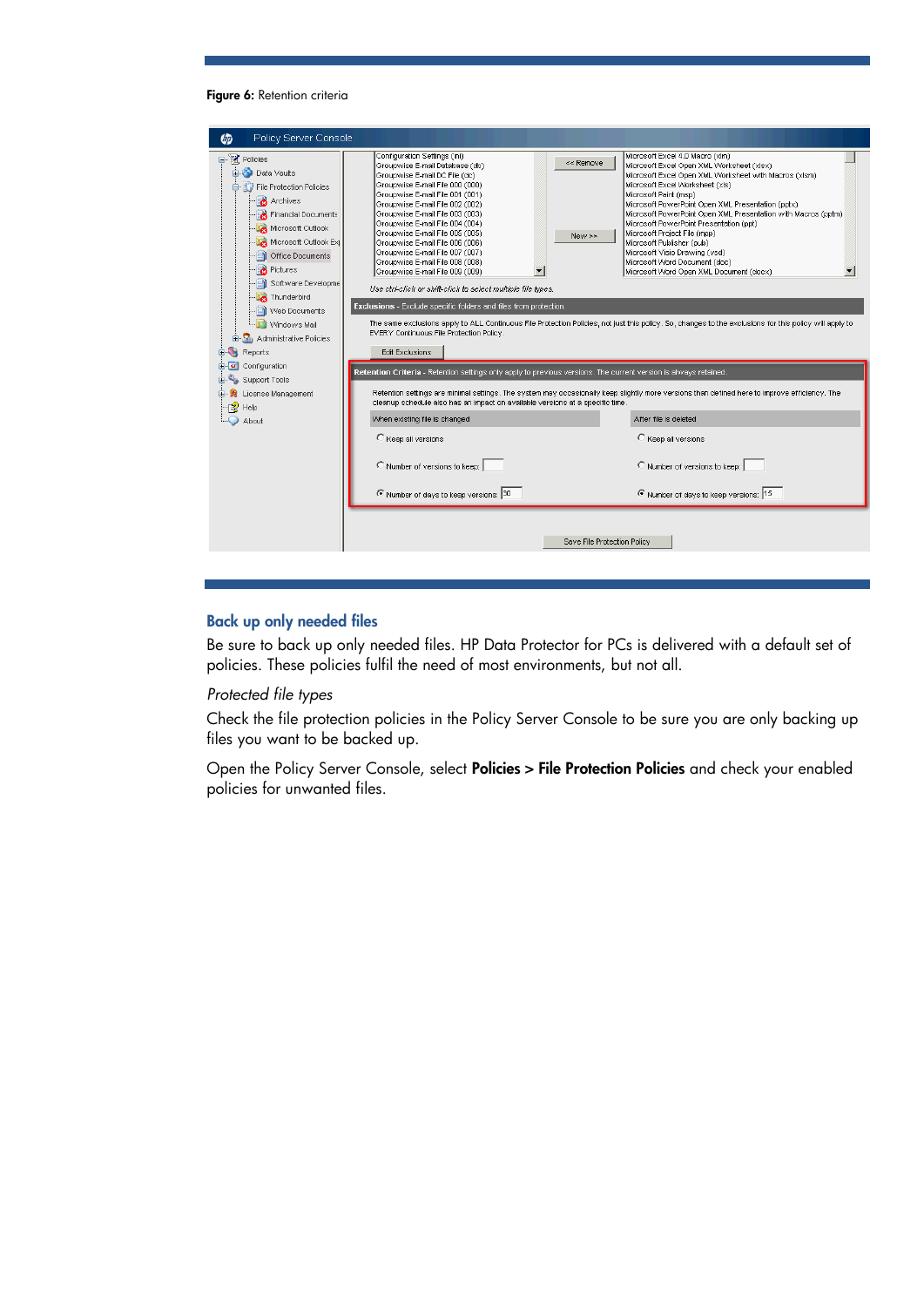#### Figure 7: Protected files types

| Policy Server Console<br><b>tD</b>                                                                                                                                                            |                                                                                                                                                                                                                                                                                                                                                                                                                                                                                                                                                                                                                                                                                                                                                                                                     |                                  |                                                                                                                                                                                                                                                                                                                                                                                                                                                                                                                                                                                                                                                                                                                                           |
|-----------------------------------------------------------------------------------------------------------------------------------------------------------------------------------------------|-----------------------------------------------------------------------------------------------------------------------------------------------------------------------------------------------------------------------------------------------------------------------------------------------------------------------------------------------------------------------------------------------------------------------------------------------------------------------------------------------------------------------------------------------------------------------------------------------------------------------------------------------------------------------------------------------------------------------------------------------------------------------------------------------------|----------------------------------|-------------------------------------------------------------------------------------------------------------------------------------------------------------------------------------------------------------------------------------------------------------------------------------------------------------------------------------------------------------------------------------------------------------------------------------------------------------------------------------------------------------------------------------------------------------------------------------------------------------------------------------------------------------------------------------------------------------------------------------------|
| 日 図 Policies<br><b>Ei-a</b> Data Vaults                                                                                                                                                       | <b>Edit Continuous File Protection Policy</b>                                                                                                                                                                                                                                                                                                                                                                                                                                                                                                                                                                                                                                                                                                                                                       |                                  |                                                                                                                                                                                                                                                                                                                                                                                                                                                                                                                                                                                                                                                                                                                                           |
| File Protection Policies<br>$\rightarrow$ Archives<br>Financial Documents<br>Microsoft Outlook<br>Microsoft Outlook Exp                                                                       | Show instructions<br>Name<br>Policy name Office Documents                                                                                                                                                                                                                                                                                                                                                                                                                                                                                                                                                                                                                                                                                                                                           |                                  |                                                                                                                                                                                                                                                                                                                                                                                                                                                                                                                                                                                                                                                                                                                                           |
| - no Office Documents<br>$\rightarrow$ Pictures                                                                                                                                               | □ Disable this File Protection Policy                                                                                                                                                                                                                                                                                                                                                                                                                                                                                                                                                                                                                                                                                                                                                               |                                  |                                                                                                                                                                                                                                                                                                                                                                                                                                                                                                                                                                                                                                                                                                                                           |
| Software Developme<br>Thunderbird                                                                                                                                                             | <b>File Types</b>                                                                                                                                                                                                                                                                                                                                                                                                                                                                                                                                                                                                                                                                                                                                                                                   |                                  |                                                                                                                                                                                                                                                                                                                                                                                                                                                                                                                                                                                                                                                                                                                                           |
| Web Documents<br>Windows Mail<br><b>E-S</b> Administrative Policies<br><b>E</b> Reports<br><b>E-S</b> Configuration<br>Support Tools<br>License Management<br>·[ <mark>父</mark> Help<br>About | Unprotected File Types<br>Address Book File (wab)<br>Assembler Source (s)<br>C# Project File (csproj)<br>C# Source File (csh)<br>C/C++ Inline File (inl)<br>Compiled Microsoft Help File (hxs)<br>Configuration Settings (ini)<br>Groupwise E-mail Database (db)<br>Groupwise E-mail DC File (dc)<br>Groupwise E-mail File 000 (000)<br>Groupwise E-mail File 001 (001)<br>Groupwise E-mail File 002 (002)<br>Groupwise E-mail File 003 (003)<br>Groupwise E-mail File 004 (004)<br>Groupwise E-mail File 005 (005)<br>Groupwise E-mail File 006 (006)<br>Groupwise E-mail File 007 (007)<br>Groupwise E-mail File 008 (008)<br>Groupwise E-mail File 009 (009)<br>Use ctri-click or shift-click to select multiple file types.<br>Exclusions - Exclude specific folders and files from protection. | $Add \gg$<br><< Remove<br>New >> | Protected File Types<br>1-2-3 Spreadsheet (wk1)<br>1-2-3 Spreadsheet (wk3)<br>1-2-3 Spreadsheet (wk4)<br>1-2-3 Worksheet (wrk)<br>Comma-separated Values File (csv)<br>MathCAD File (mcd)<br>Microsoft Excel 4.0 Macro (xlm)<br>Microsoft Excel Open XML Worksheet (xlsx)<br>Microsoft Excel Open XML Worksheet with Macros (xlsm)<br>Microsoft Excel Worksheet (xls)<br>Microsoft Paint (msp)<br>Microsoft PowerPoint Open XML Presentation (pptx)<br>Microsoft PowerPoint Open XML Presentation with Macros (pptm)<br>Microsoft PowerPoint Presentation (ppt)<br>Microsoft Project File (mpp)<br>Microsoft Publisher (pub)<br>Microsoft Visio Drawing (vsd)<br>Microsoft Word Document (doc)<br>Microsoft Word Open XML Document (docx) |

### *Edit exclusions*

In addition, you may alter the exclusion settings and add more. In the File Protection Policy, click Edit Exclusions. In next screen, you have the option of adding an exclusion rule.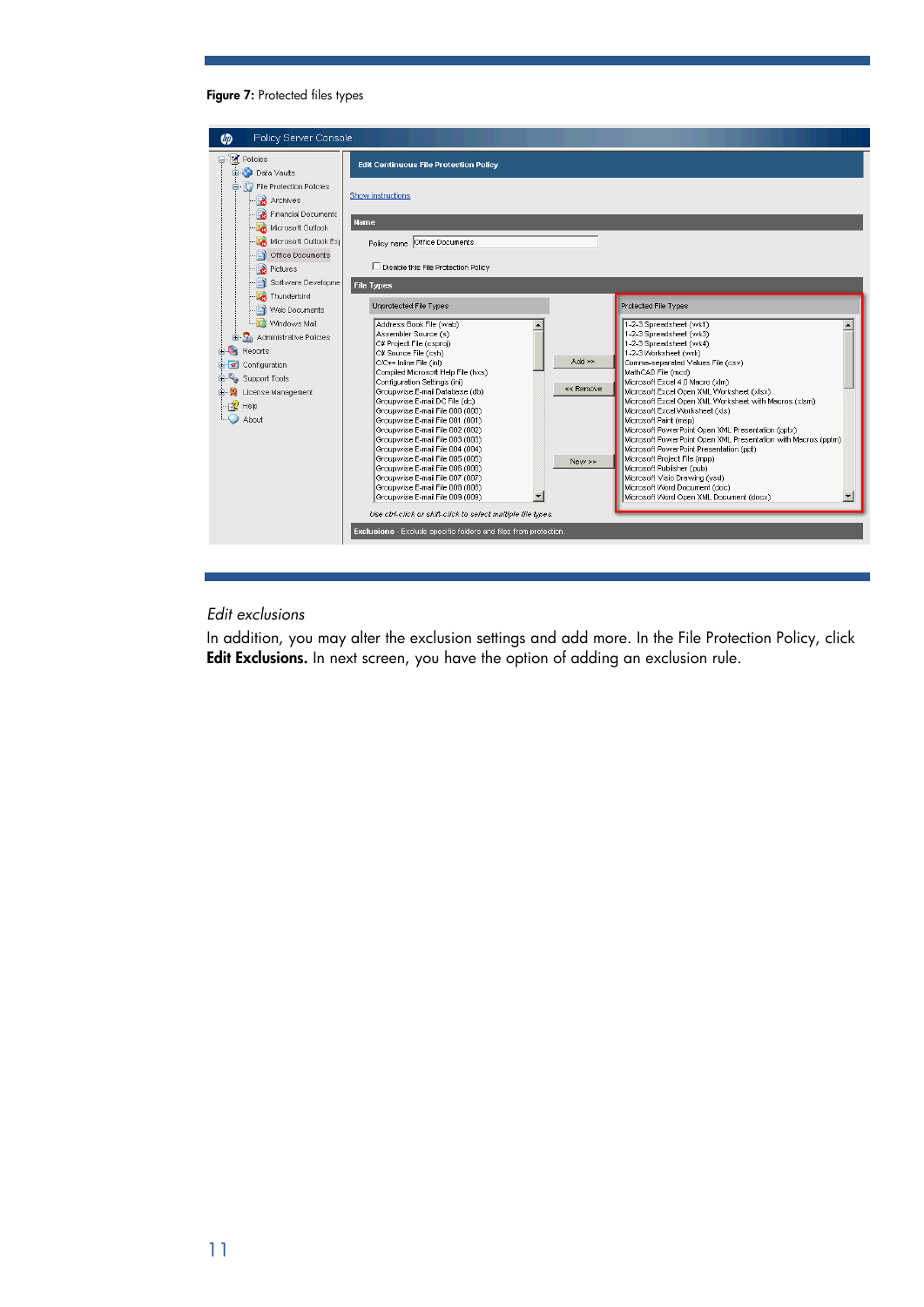#### Figure 8: Edit exclusions





| Policy Server Console<br><del></del>                     |                                                                                                                                                                                                                           |
|----------------------------------------------------------|---------------------------------------------------------------------------------------------------------------------------------------------------------------------------------------------------------------------------|
| 日图 Policies<br><b>Data Vaults</b>                        | <b>Exclusions</b>                                                                                                                                                                                                         |
| File Protection Policies<br>$\blacksquare$ Archives      | Show instructions                                                                                                                                                                                                         |
| Financial Documents<br>Microsoft Outlook                 | <b>Exclusion Rules</b>                                                                                                                                                                                                    |
| Microsoft Outlook Exp<br>Office Documents                | Note:The same exclusion rules apply to ALL Continuous File Protection Policies, not just the selected policy. So, changes to the exclusion<br>rules for one policy will apply to EVERY Continuous File Protection Policy. |
| $\blacksquare$ Pictures<br>- Software Developme          | Add Exclusion Rule<br>Show special folder tokens                                                                                                                                                                          |
| Thunderbird                                              | <b>Exclusions</b>                                                                                                                                                                                                         |
| --- a) Web Documents<br>Windows Mail                     | Contains \_vti_<br>edit<br>delete                                                                                                                                                                                         |
| Administrative Policies<br>由.                            | Contains \~\$<br>edit<br>delete                                                                                                                                                                                           |
| <b>DO</b><br>Reports                                     | Contains \~AutoRecover<br>edit<br>delete                                                                                                                                                                                  |
| <b>E</b> Configuration                                   | Contains \-\/\/RD<br>edit<br>delete                                                                                                                                                                                       |
| <b>El</b> Support Tools<br><b>E W</b> License Management | Contains \Config.msi\<br>edit<br>delete                                                                                                                                                                                   |
| -8<br>Help                                               | Contains \MSOCache\<br>edit<br>delete                                                                                                                                                                                     |
| $\cup$ About                                             | Contains \Temp\<br>edit<br>delete                                                                                                                                                                                         |
|                                                          |                                                                                                                                                                                                                           |

Follow the instructions on the window.

Tip: Add a central exclusion that end-users can use to store files that should not be backed up. This could be very helpful if you are working with quotas (see [Working with quotas\)](#page-12-0) and end-users are exceeding the quota settings.

Note: The same exclusion rules apply to *all* Continuous File Protection policies, not just the selected policy. So, changes to the exclusion rules for one policy will apply to *every* Continuous File Protection policy.

#### Local Repository Cleanup policy settings

The Data Protector for PCs Local Repositories on user computers need to be cleaned up periodically to remove versions that are older than the retention settings defined in the file protection policies and to create OFP versions. In order to change the settings, choose **Policies** in the left navigation pane and click Set the Cleanup Policy.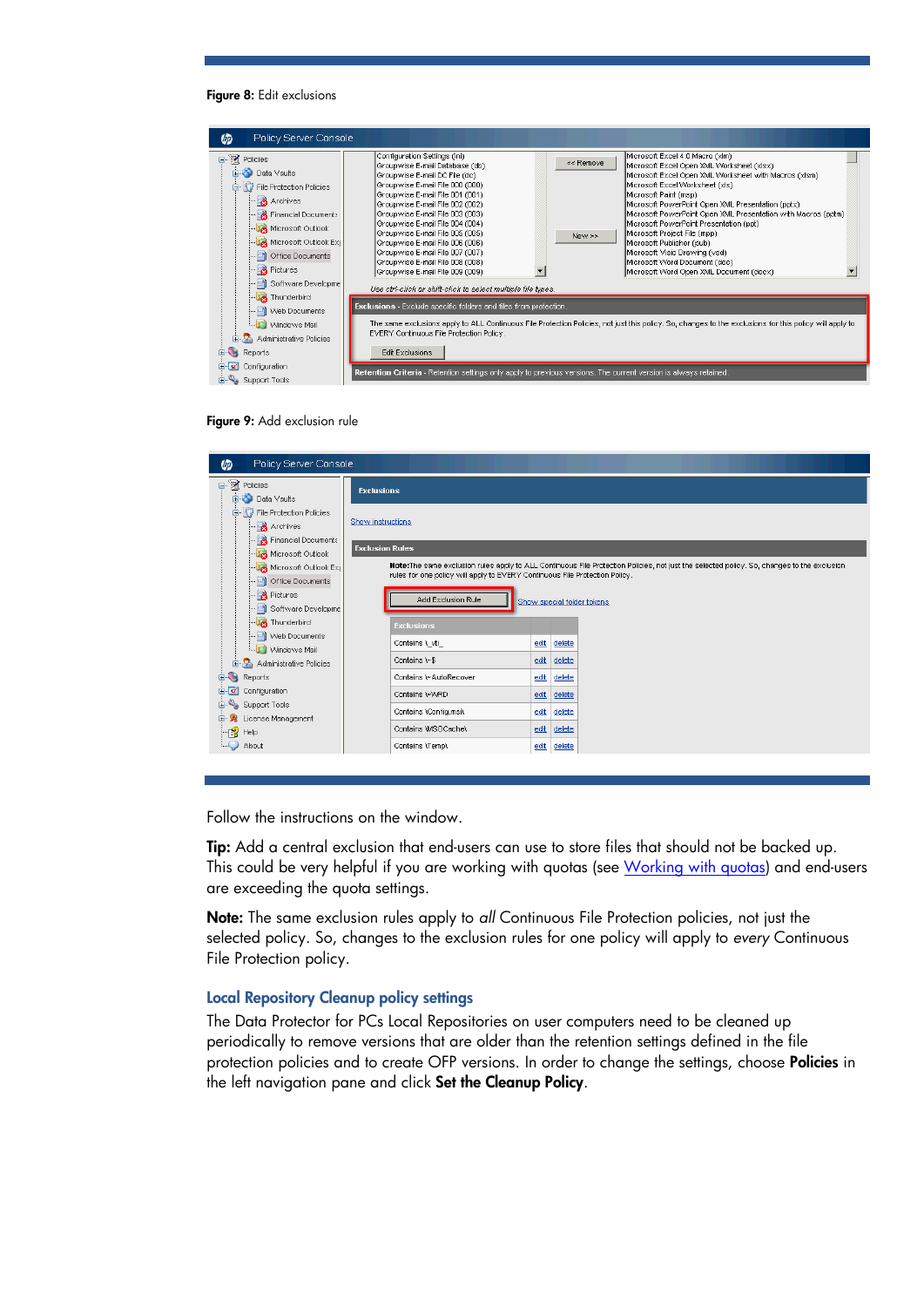#### Figure 10: Cleanup Policy

| Policy Server Console<br>ம                                |                                                                                                                                                                       |
|-----------------------------------------------------------|-----------------------------------------------------------------------------------------------------------------------------------------------------------------------|
| 日 図 Policies<br><b>Data Vaults</b>                        | <b>Cleanup Policy</b>                                                                                                                                                 |
| - Data Vault Policies<br>Copy Policies<br>$\Box$          | Show instructions                                                                                                                                                     |
| E Cleanup Policy<br><b>E</b> File Protection Policies     | <b>Local Repository Cleanup Schedule</b>                                                                                                                              |
| <b>El Sa</b> Administrative Policies<br><b>El Reports</b> | Frequency that client computers should clean up their local Local Repository: 1       hours                                                                           |
| <b>El- Configuration</b>                                  | Data Vault Cleanup Schedule                                                                                                                                           |
| <b>El Support Tools</b><br><b>国 党</b> License Management  | Schedule that designated machines should clean up Data Vaults:                                                                                                        |
| ├┈r <mark>シ</mark> Help                                   | $\overline{M}$ Sunday $\overline{M}$ Monday $\overline{M}$ Tuesday $\overline{M}$ Wednesday $\overline{M}$ Thursday $\overline{M}$ Friday<br>$\triangledown$ Saturday |
| $\Box$ About                                              | midnight <b>v</b>                                                                                                                                                     |

Follow the instructions on the window.

Recommendation: Leave the frequency at the default of 1 hour. Changing it to 2 hours or 4 hours will save a small amount on Data Vault disk space but you will lose the ability of having a restore point of every hour.

#### <span id="page-12-0"></span>Working with quotas

Quotas help you to limit the amount of data per Agent and make sure that the Data Vault does not exceed its limits.

For the examples above, a quota limit of 4 GB would be helpful.

To set the quota, choose **Policies** in left navigation pane of the Policy Server Console, and select Data Vaults > Data Vaults Policies. Open the Data Vault Policy and set the quota.



| Policy Server Console<br>岉                                                                                                                         |                                                                                                                                                                                                                                                                                                                                                                                              |
|----------------------------------------------------------------------------------------------------------------------------------------------------|----------------------------------------------------------------------------------------------------------------------------------------------------------------------------------------------------------------------------------------------------------------------------------------------------------------------------------------------------------------------------------------------|
| 日 図 Policies<br><b>Data Vaults</b><br>□ Data Vault Policies<br>$\Box$ CIFS DV02<br>$\blacksquare$ TEST_NEW                                         | Specify a network using CIDR notation for the IP address and routing prefix, e.g., 10.1.2.0/24 for IPv4 or<br>2001:db8:/32 for IPv6 address.<br>Note: For IPv4 addresses, it is also possible to use dot-decimal notation for the IP address and mask, e.g.,<br>10.1.2.0/255.255.255.0.<br>Use a separate line for each network.                                                             |
| <b>C</b> WEB DV01<br><b>El-B</b> Copy Policies<br><b>Entry Cleanup Policy</b><br>File Protection Policies<br><b>El Sol Administrative Policies</b> | Quotas - Limit storage space for each computer using this Data Vault.<br>4000<br>Quota limit<br>MB per computer<br>A blank or 0 quota allows each machine unlimited space on this Data Vault.<br>Increasing existing quota limit will get active after next Data Vault Cleanup for clients which are already over<br>quota. For clients under quota, the changes will be active immediately. |
| <b>El Reports</b><br><b>E</b> configuration<br><b>El Support Tools</b>                                                                             | Copy Policy - Specify the Copy Policy to use for this Data Vault.<br>Force Background Update<br>Copy policy<br>$ \text{Default}$ $\blacktriangledown$                                                                                                                                                                                                                                        |
| 国 9 License Management<br>≔r <mark>⊰</mark> / Help<br>$\bigcup$ About                                                                              | Cleanup - Designate one computer to clean up this Data Vault.                                                                                                                                                                                                                                                                                                                                |
|                                                                                                                                                    | Cleanup is always running on the same host as Web Data Vault Server.                                                                                                                                                                                                                                                                                                                         |

Tip: Start with quotas from the beginning. This makes sure that Data Vault will not be filled up.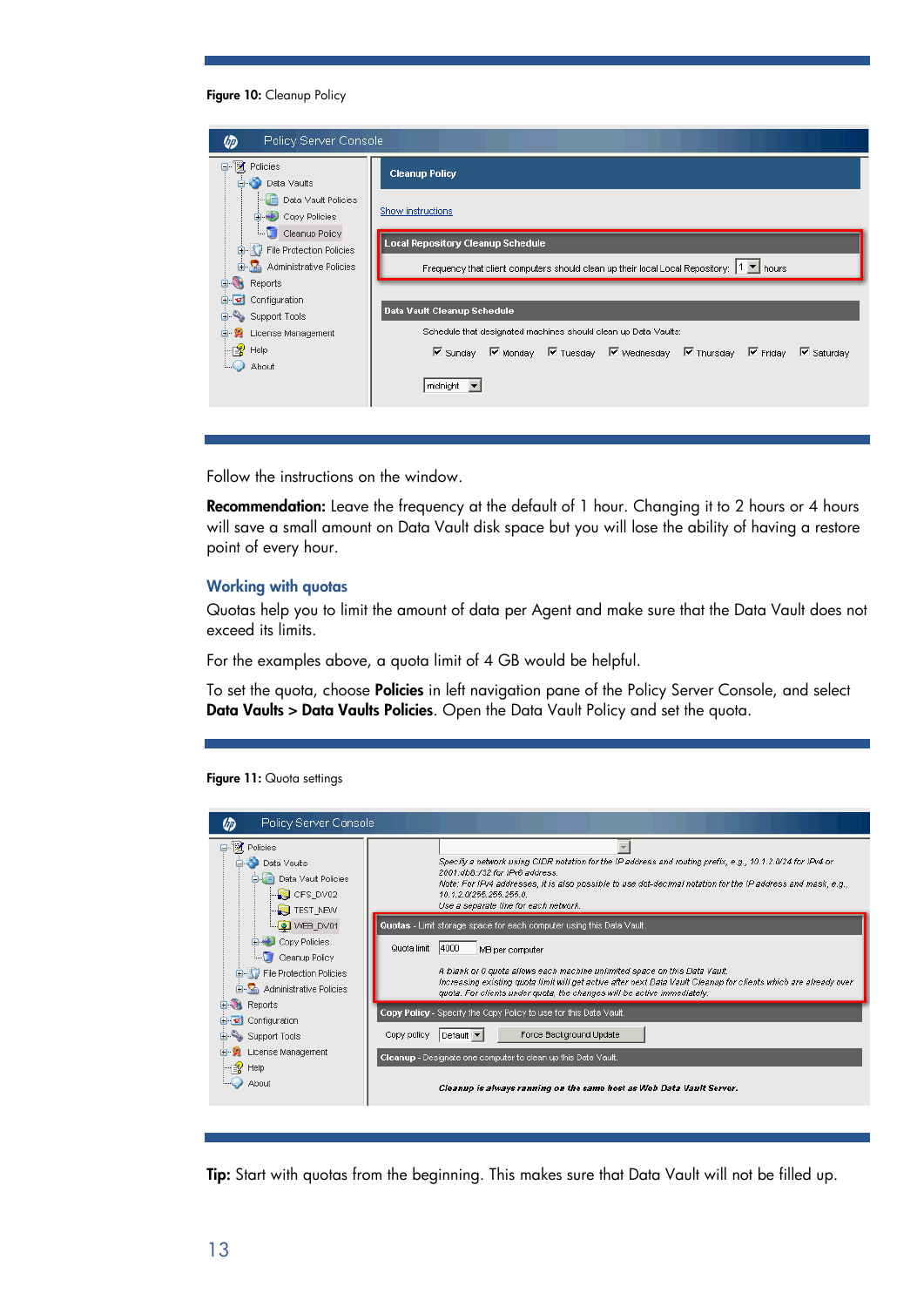When working with quotas, it is recommended to offer end-users a directory that will not be backed up. End-users may also add their own exclusions (in the Agent Help, see the topic "How to Set Up Exclusion Rules").

Tip: To monitor how much of the quota your end-users are using, run the Data Vault detail report. It shows what percentage of the quota is used. To make it easy to spot which end-users (Agents) are near their quota limit, the total used disk space is shown in blue if it is above 80% of quota, and in red if the total used disk space is above 90% of quota.

| <b>Computer</b> | Path                                                                                    | <b>CFP</b><br><b>Files</b> | <b>CFP Files</b><br><b>With</b><br>Versions | <b>CFP File</b><br><b>Space</b> | <b>CFP</b><br>Version<br><b>Space</b> | <b>OFP</b><br><b>Files</b> | <b>OFF Files</b><br>With<br><b>versions</b> | <b>OFP File</b><br><b>Space</b> | OFP<br>Version<br><b>Space</b> |
|-----------------|-----------------------------------------------------------------------------------------|----------------------------|---------------------------------------------|---------------------------------|---------------------------------------|----------------------------|---------------------------------------------|---------------------------------|--------------------------------|
| 002             | <b>Participants</b> in the American and the<br>\backup\9FE346E0327F59BFD10F656A7067328B | 593                        | 50                                          | 178.2 MB<br>(5.94%)             | 50.5 MB<br>$(1.68\%)$                 | 13                         | 3                                           | 252.3 MB<br>$(8.41\%)$          | 32.4 MB<br>(1.08%)             |
| 006             | Voackup\1BED401953D91C2EE5A51A07D4000B75                                                | 851                        | 18                                          | 37.8 MB<br>(1.26%)              | 2.4 MB<br>(0.08%)                     | 15                         | 3                                           | 424.8 MB<br>(14.16%)            | 28.2 MB<br>$(0.94\%)$          |
| 055             | VbackupVBCD04C129BDB188BF6A372E511CE4333                                                | 2,624                      | 7                                           | 584.3 MB<br>(19.48%)            | 44.0 KB<br>$(0.00\%)$                 | $\Omega$                   | 0                                           | $0.0K$ B<br>$(0.00\%)$          | $0.0K$ B<br>$(0.00\%)$         |
| 218             | Voackup/3613E0E6761F230C5825494AC3BFADBD                                                | 14,869                     | 168                                         | $2.4$ GB<br>(81.07%)            | 13.7 MB<br>(0.46%)                    | $\overline{2}$             | $\overline{2}$                              | 1.9 MB<br>(0.06%)               | 32.0 KB<br>$(0.00\%)$          |
| 292             | \backup\FB2A00AF52B3333CD757D03925080F2A                                                | 2,688                      | 0                                           | 80.0 MB<br>(2.67%)              | $0.0K$ B<br>$(0.00\%)$                | 11                         | $\theta$                                    | 6.6 MB<br>(0.22%)               | $0.0K$ B<br>$(0.00\%)$         |
| 382             | \backup\CFCBE0D169E77DBB12CFC5FDB66BF54F                                                | 2,036                      | 14                                          | 887.5 MB<br>(29.58%)            | 2.1 MB<br>(0.07%)                     | 226                        | 5                                           | $1.9$ GB<br>(63.66%)            | 32.0 KB<br>$(0.00\%)$          |

Figure 12: Data Vault detail report - quota usage colored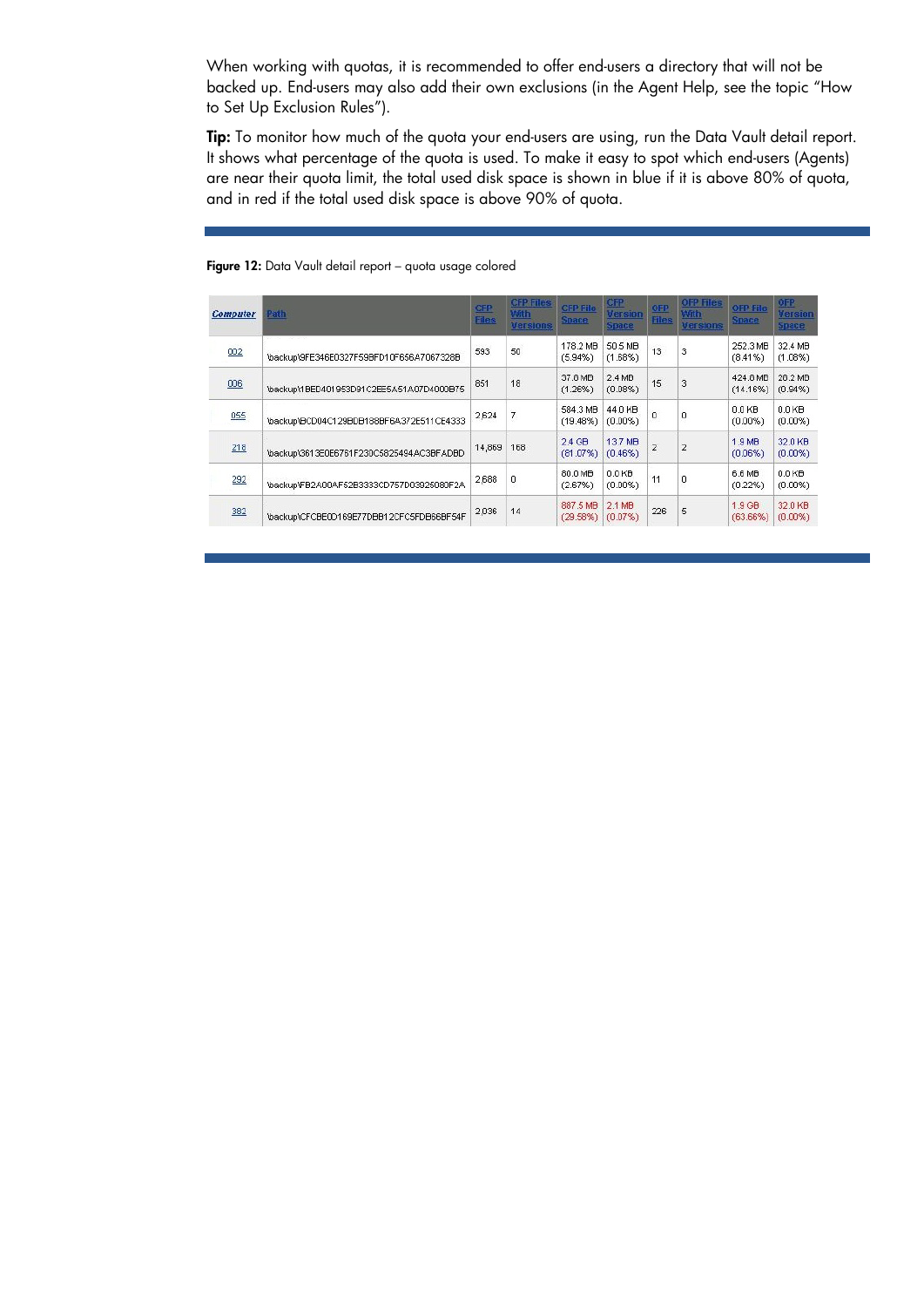# <span id="page-14-0"></span>Policy Server sizing

The amount of traffic generated on the Policy Server depends directly on the number of Agents hosted by the server. Using the Express edition of Microsoft SQL Server included with Data Protector for PCs imposes a maximum database size of 4 GB, and (using the default setting for "reporting data retention" on the Policy Server of 30 days) no more than 5,000 Agents can be supported.

If you need to support more than 5,000 Agents in your environment, you can either have additional Policy Servers or replace MS SQL Express with a full version of Microsoft SQL Server. In this way, the Policy Server can easily scale up to 50,000 Agents. If you decide to use the full version of Microsoft SQL Server, consider upgrading the Policy Server's main memory to at least 3 GB. For performance reasons, the Policy Server should run on a separate server from the Data Vault Server. It is possible to run them on the same server, but this is only advisable for evaluation purposes.

There must be at least one Policy Server, but it is not necessary to have matching number of Data Vaults and Policy Servers.

### <span id="page-14-1"></span>Reporting data retention

The reporting data retention affects the number of Agents a Policy Server can support. You can change the reporting data retention settings in the Policy Server Console. To do this, select Configuration > Reporting Data Rentention.

Figure 13: Configure reporting data retention

| Policy Server Console<br><del></del>                                                                               |                                                                                                                                                                                                                                                                                                                                          |                                                                                                                                             |                                  | User: DPNEVAdministrator |  |  |  |  |  |
|--------------------------------------------------------------------------------------------------------------------|------------------------------------------------------------------------------------------------------------------------------------------------------------------------------------------------------------------------------------------------------------------------------------------------------------------------------------------|---------------------------------------------------------------------------------------------------------------------------------------------|----------------------------------|--------------------------|--|--|--|--|--|
| <b>□ 図 Policies</b><br><b>ED</b> Reports                                                                           |                                                                                                                                                                                                                                                                                                                                          | <b>Configure Reporting Data Retention</b>                                                                                                   |                                  |                          |  |  |  |  |  |
| G & Configuration<br><b>OR</b> Active Directory<br>Reporting Data Retention<br>Support Tools<br>License Management | You can set how long data is retained for reporting purposes for each of the major categories of information. The<br>data cleanup is performed on the same schedule used for cleaning up Data Vaults.<br>Keeping data longer than necessary can adversely affect the performance of reports and consume additional server<br>disk space. |                                                                                                                                             |                                  |                          |  |  |  |  |  |
| Help<br>About                                                                                                      | Category                                                                                                                                                                                                                                                                                                                                 | Keep data<br><b>Current</b><br><b>Description</b><br>records<br>for $\ldots$                                                                |                                  |                          |  |  |  |  |  |
|                                                                                                                    | Data Vault                                                                                                                                                                                                                                                                                                                               | Information on Data Vaults, including number of files, number<br>of versions, space consumed by versions, and the like.                     | 30 days $\overline{\phantom{a}}$ | 113                      |  |  |  |  |  |
|                                                                                                                    | Client                                                                                                                                                                                                                                                                                                                                   | Information on client agent, local Local Repository, hard disk<br>usage, and backup activity. Also, history of policy and agent<br>updates. | 30 days                          | 4,618                    |  |  |  |  |  |
|                                                                                                                    | Audit                                                                                                                                                                                                                                                                                                                                    | Audit trail of changes to policies.                                                                                                         | 30 days $\blacktriangledown$     | 17                       |  |  |  |  |  |
|                                                                                                                    |                                                                                                                                                                                                                                                                                                                                          | Set Data Retention Periods                                                                                                                  |                                  |                          |  |  |  |  |  |
|                                                                                                                    |                                                                                                                                                                                                                                                                                                                                          |                                                                                                                                             |                                  |                          |  |  |  |  |  |

You can choose between the following retention settings:

30 days, 60 days, 90 days, 6 months, 1 year, forever

Note: If you change the number of days from the default settings, you need to adapt the number of supported Agents on SQL Server Express. For example, if you double the number of retention time from 30 days (default) to 60 days, you need to halve the number of supported Agents on SQL Server Express.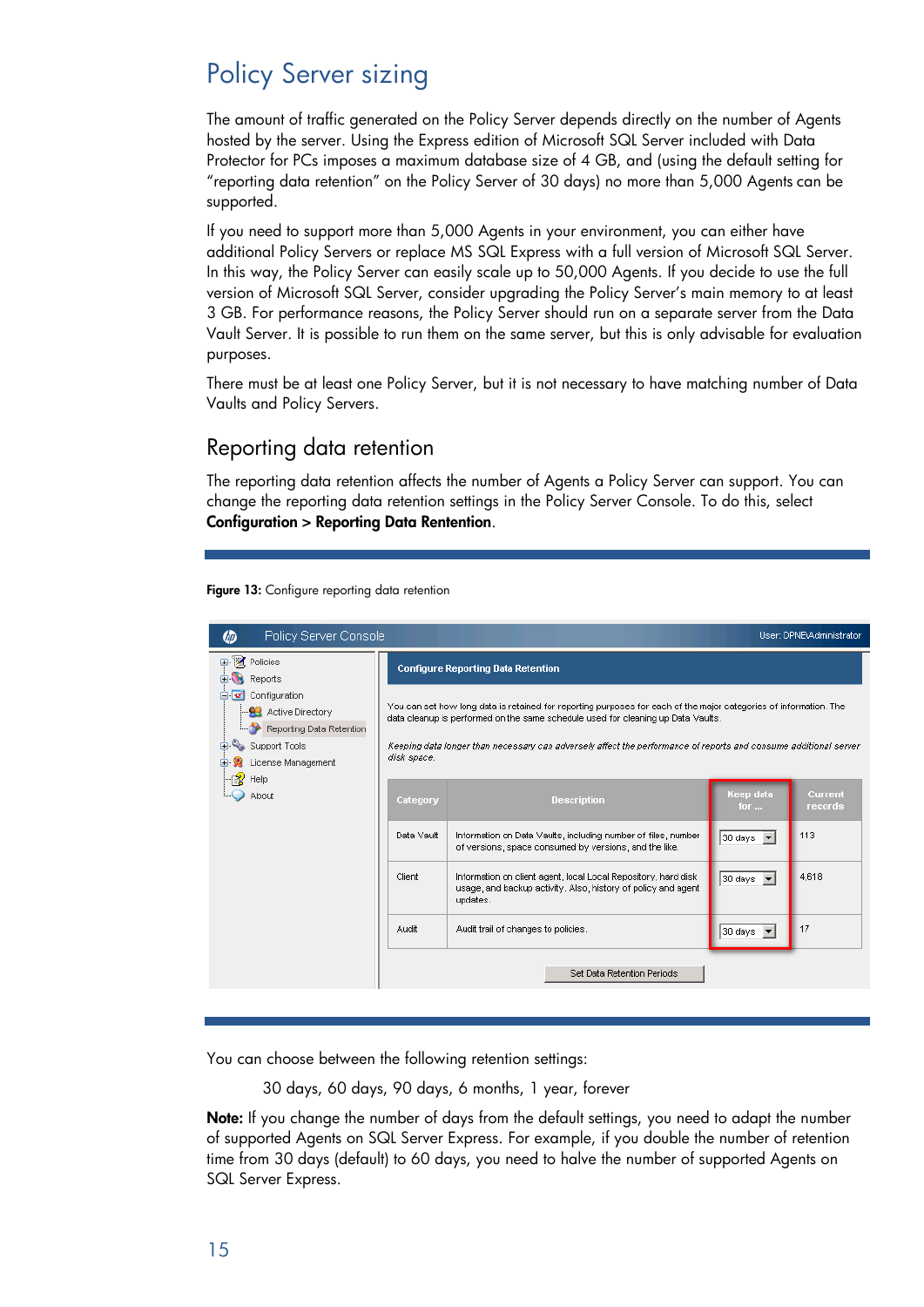# <span id="page-15-0"></span>Network considerations

Note: Web Data Vaults are not affected by high latency. The following applies only to Windows file share Data Vaults.

In general on Windows file share Data Vaults, HP does not recommend performing an initial update from Data Protector for PCs Agents to Data Vaults if the network latency between the two is higher than 50 ms. This usually applies to home offices or remote offices on a slow WAN connection. The initial update will work but it will take a very long time.

If your environment includes offices at several sites and the network latency for some of them is greater than 50 ms, consider installing Data Vaults at more than one site so that all offices can reach at least one Data Vault with a latency of 50 ms or less.

Once the initial update is complete, updates can be performed from any location on your corporate network or even from a home office. They are usually small enough to work well even over slow network connections.

If the initial update has to be performed via a high-latency connection, it may take several days to complete, but it can be interrupted without harm. Data Protector for PCs will continue the update at the point at which it stopped as soon as it reconnects to the Data Vault.

Tip: If you do not know what the latency between your offices is, use the ping command from a computer at one site to ping a computer at another site. Each successful ping will report the latency.

### <span id="page-15-1"></span>Monitoring the Data Vault Server and Cleanup

After deploying Data Protector for PCs Agents it is highly recommended to monitor the environment and check if the Data Vault and especially the Cleanup is able to handle the connected Agents.

#### Perfmon

In order to monitor the Data Vault Server you can use Microsoft's Performance Monitor (perfmon.exe — [http://technet.microsoft.com/en-us/library/bb490957.aspx\)](http://technet.microsoft.com/en-us/library/bb490957.aspx).



Figure 14: PerfMon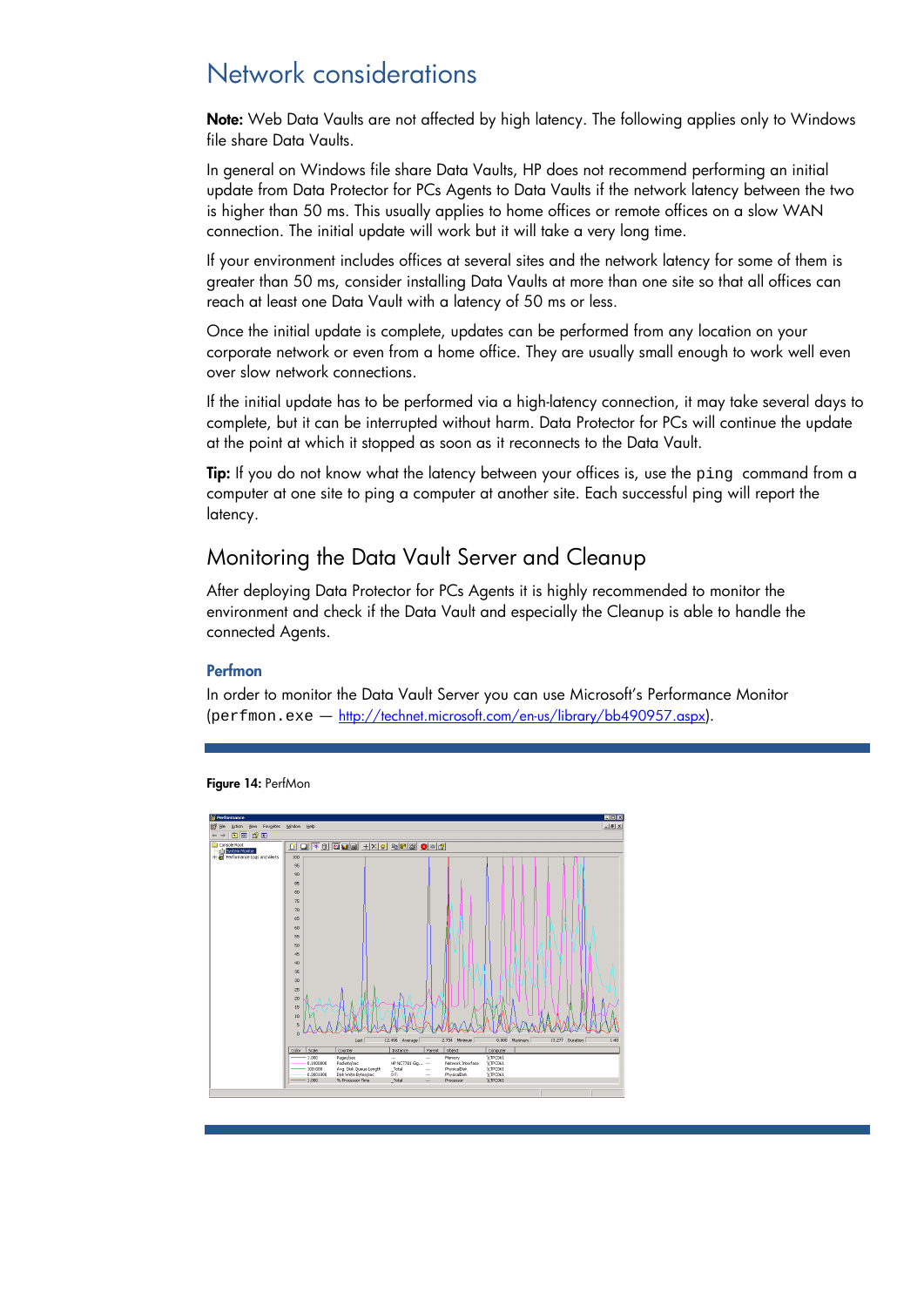#### Checking Cleanup times

It is important to ensure that Cleanup does not run during business hours. This can be adjusted by changing the Cleanup start time (see [Data Vault Cleanup start time\)](#page-17-2).

To check the Cleanup time, open the Data Vault Server Cleanup Agent log:

1. On the Data Vault Server go to Start > All Programs > Hewlett-Packard > HP Data Protector for PCs > Control Panel.

2. In the Control Panel, choose Health > Log > View Log Detail and look for the message:

```
126003: Time to clean files on <DataVaultName>: hh:mm:ss Cleaned up * 
kB in * files.
```
Figure 15: Cleanup duration

| Log Message Detail                                                                                                           |
|------------------------------------------------------------------------------------------------------------------------------|
| Date: 5/28/2011 3:00:53.270 AM                                                                                               |
| Application: DPNECleanup                                                                                                     |
| Severity: Information                                                                                                        |
| Category: Cleanup                                                                                                            |
| Message: 126003: Time to clean files on IM_DV_WEB2: 00:57:32 Cleaned up 7,047,405 KB in 17,239 files. DPNECleanup 7.0.0.1331 |
| <br>ΩK<br>                                                                                                                   |

Note: When running a daily Cleanup, the Cleanup should be finished before normal business hours start. You may need to change the default Cleanup start time settings (midnight) to achieve this (see [Data Vault Cleanup start time\)](#page-17-2).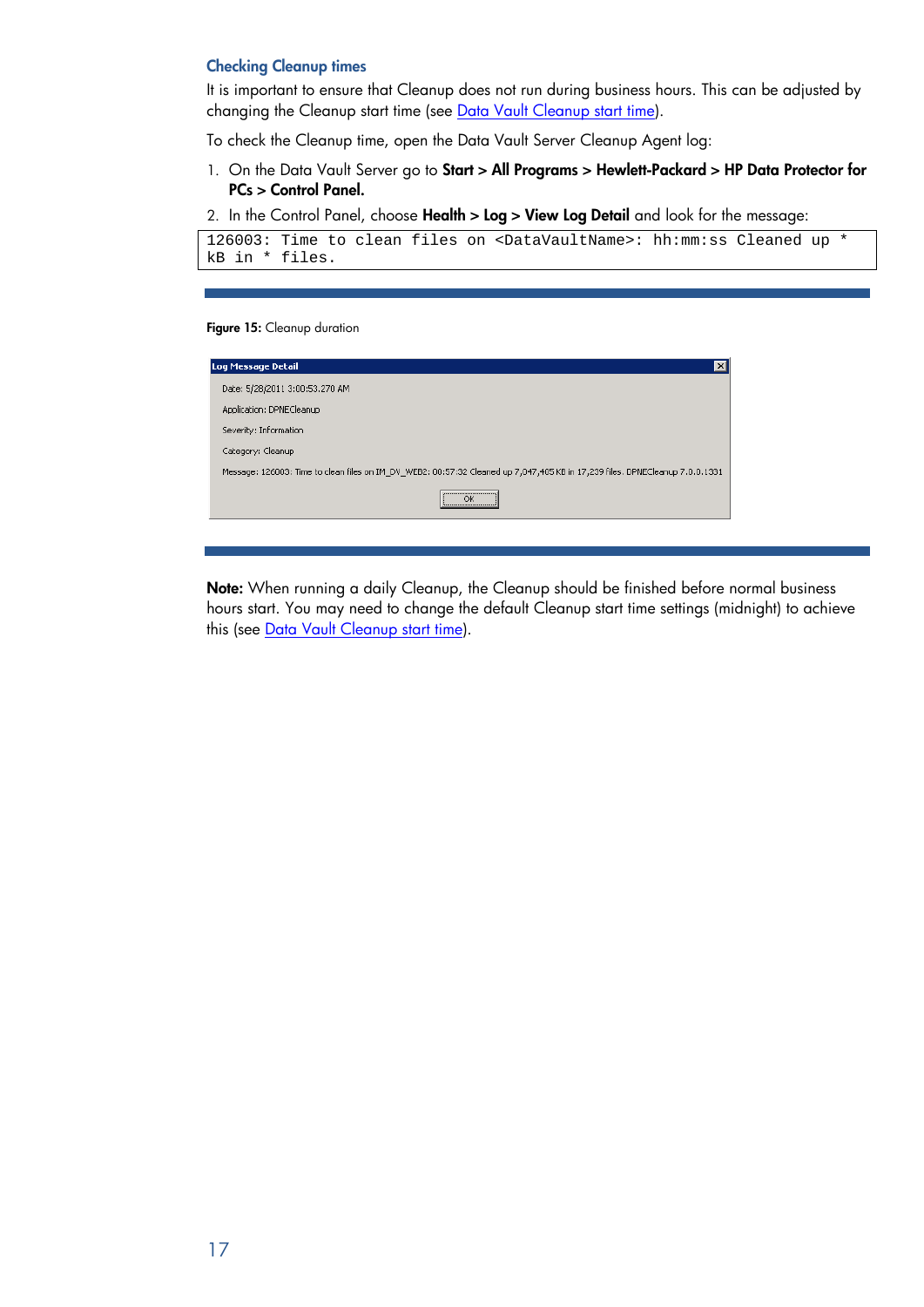## <span id="page-17-0"></span>Best practices

This section provides some additional best practices for Data Protector for PCs administrators and end-users. These tips are not directly connected to the sizing itself, but they are helpful when rolling out HP Data Protector for PCs.

### <span id="page-17-1"></span>Administration

#### <span id="page-17-2"></span>Data Vault Cleanup start time

If you need to change the default Cleanup start time (every day at midnight), go to Policy Server Console > Policies > Data Vaults > Cleanup Policy.

A use case for changing the Cleanup start time is if the Cleanup run time is expected to be longer than 8 hours and business hours start every day at 8 am.

Figure 16: Cleanup start time

In this case, you should set the Cleanup start time directly after business hours are finished (8 pm).

### Throttling for initial update

Each Data Vault has an associated copy policy that includes a setting for the number of clients that are allowed to copy files concurrently. This restriction is called throttling and can be defined separately for office hours and non-office hours.

When setting up a new Data Vault and adding users to it, start with the default throttling settings and measure the resource usage (network, CPU, memory) on the server to determine whether there is room for increasing the numbers.

While this setting protects the Data Vault server from being overloaded, consider rolling out Data Protector for PCs to users in groups that are small multiples of the throttling setting. All the users that install Data Protector for PCs within a certain timeframe will immediately start an initial update (unless you switch this off). If there are more users than the throttling setting specifies, they will compete for the specified number of slots and each copy process will take longer. Note that the slots are only assigned to Agents on an hourly basis—once an Agent has used up this time it will have to queue again to get a new slot).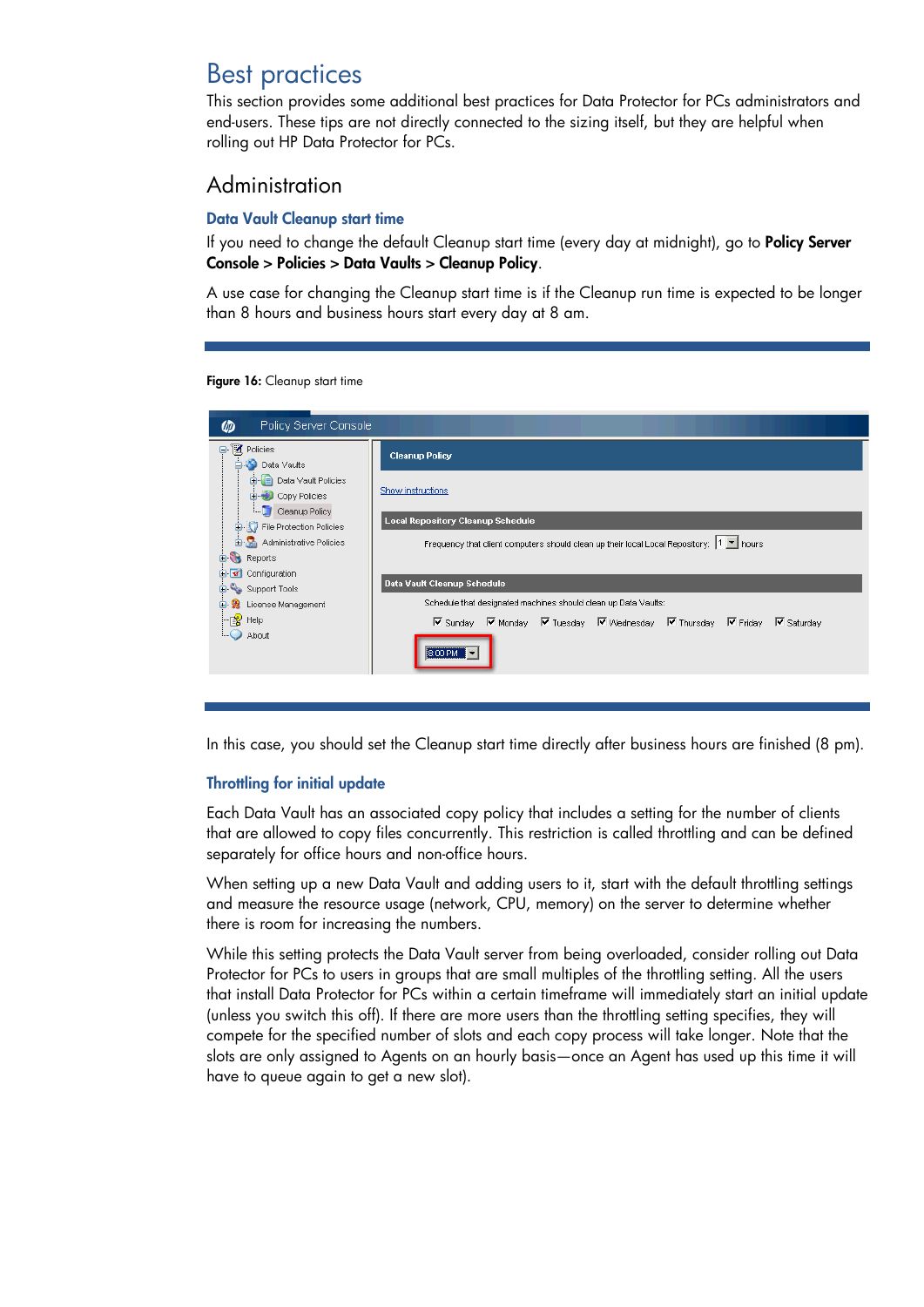#### Switching off initial update

Note: Web Data Vaults are not affected by high latency. The following applies only to Windows file share Data Vaults.

If you expect many users to install Data Protector for PCs while being connected remotely (low network bandwidth, high latency), you may choose to deactivate initial copies. This way users will benefit from version management and backup for all protected files that they actually modify but will not have full backup sets of all protected files until they go to a location with a better connection and perform a manual copy.

### <span id="page-18-0"></span>End-user

#### Location for the initial update

Note: Web Data Vaults are not affected by high latency. The following applies only to Windows file share Data Vaults.

Initial copies are usually started directly after installation. Therefore the client machine should be connected to the Data Vault server via a high bandwidth/low latency network while doing the initial update. The status of the copy is visible in the Health pane of the Control Panel. The message Update finished appears when the initial update is complete.

#### Timing the start of the initial update

If there are active OFP settings on the Policy Server, the Data Protector for PCs Agent will immediately ask for a reboot of the system.

After this reboot, and if running on a system with many files, the Agent should be given enough time to build up the file list for the initial update before a reboot or shutdown can occur again (when the list is complete, the message Update started appears in the Control Panel health pane).

If the Agent is interrupted before it has compiled this list, it will have to start over again and this may take quite some time on systems with many files.

After the list is complete, interrupting the initial update is not an issue any more. The update will simply continue copying files to the vault at the point where it was interrupted.

#### Manual copy as a workaround

In some rare cases the initial update may still run into issues or be perceived to run too slowly. As a workaround, the user may want to invoke a manual copy instead. This differs from an initial update in two ways:

While the initial update runs in the background and takes care not to disturb the user's current task, a manual copy does not check for user activity and consumes more resources in order to finish faster.

All initial updates running against a certain Data Vault compete for a limited and configurable set of slots so that you can control how many copy operations can run in parallel. Manual copies are not limited in this way.

*To start a manual copy:*

- 1. Open the Agent Control Panel.
- 2. In the Data Vault context, select Copy files to Data Vault. For more details, see the Agent Help.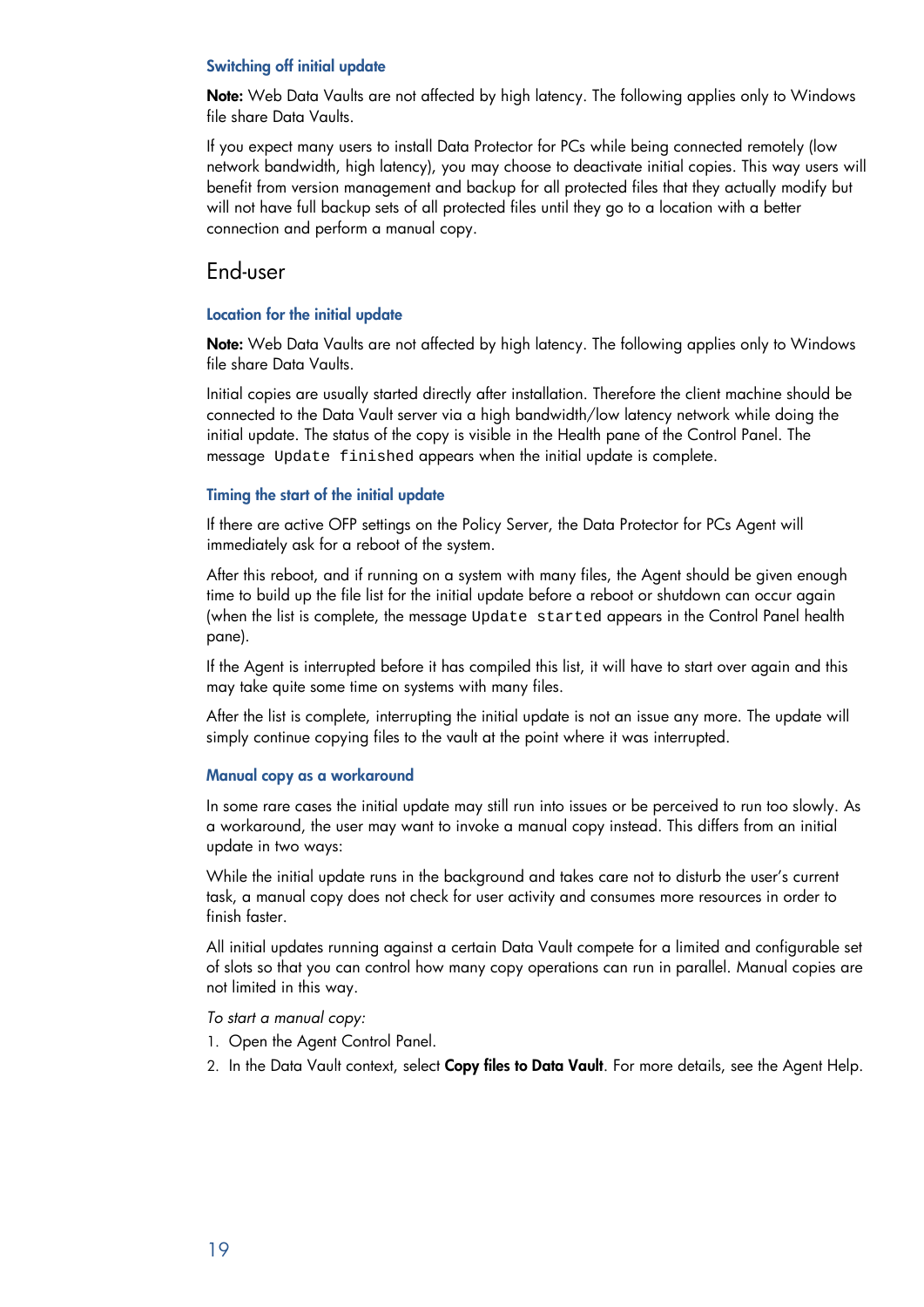Figure 17: Manual copy – Copy files to Data Vaults...

|                                           | <b>Im</b> HP Data Protector for PCs Control Panel<br>回<br>$\Box$                                                                                                                                                                                                                                                                  | 23 |  |  |
|-------------------------------------------|-----------------------------------------------------------------------------------------------------------------------------------------------------------------------------------------------------------------------------------------------------------------------------------------------------------------------------------|----|--|--|
|                                           | <b>Data Vaults</b>                                                                                                                                                                                                                                                                                                                |    |  |  |
| Health                                    | Data Vaults<br><b>Throttling</b>                                                                                                                                                                                                                                                                                                  |    |  |  |
|                                           | HP Data Protector for PCs can be configured to automatically copy and save files to<br>one or more Data Vaults. Data Vaults are storage destinations where copies of your<br>files will be maintained. Data Vaults can be a USB hard drive, flash media, and<br>network disk. Data Vaults that are grayed out cannot be modified. |    |  |  |
| Data Vaults                               | Path<br>Name                                                                                                                                                                                                                                                                                                                      |    |  |  |
| Ξ                                         | IM DV WEB2<br>:: IM DV WEB2 : MFISSELER                                                                                                                                                                                                                                                                                           |    |  |  |
| <b>Recover Files</b>                      |                                                                                                                                                                                                                                                                                                                                   |    |  |  |
|                                           |                                                                                                                                                                                                                                                                                                                                   |    |  |  |
| <b>File Protection</b><br><b>Policies</b> | Ш                                                                                                                                                                                                                                                                                                                                 |    |  |  |
|                                           | New<br>Properties<br>Remove                                                                                                                                                                                                                                                                                                       |    |  |  |
|                                           | Copy files to Data Vaults<br>Encryption                                                                                                                                                                                                                                                                                           |    |  |  |
| Cleanun<br>v7.00 (Build 1355)             | Help<br>Close                                                                                                                                                                                                                                                                                                                     |    |  |  |

3. Follow the wizard.

Figure 18: Manual copy - Copy now

|                                                                                                                                                                                                                                                                                                                                                                                                         | <b>ID HP Data Protector for PCs Configuration Wizard</b>                                              |  |  |  |  |
|---------------------------------------------------------------------------------------------------------------------------------------------------------------------------------------------------------------------------------------------------------------------------------------------------------------------------------------------------------------------------------------------------------|-------------------------------------------------------------------------------------------------------|--|--|--|--|
|                                                                                                                                                                                                                                                                                                                                                                                                         | <b>Copy Files to Your Data Vaults</b><br>Select how you want to copy files to your Data Vaults.       |  |  |  |  |
| To further protect the files included in your Protection Policies, HP Data Protector for<br>PCs needs to create initial copies of your files in your Data Vaults. Choose the<br>desired method and click Next to continue.                                                                                                                                                                              |                                                                                                       |  |  |  |  |
| <b>Background copy</b><br>O.<br>Protected files will be copied to your Data Vaults in the background<br>while you work. To avoid system usage disruption, the copy process will<br>not start until system usage is low. You can monitor copy progress by<br>placing your mouse over the HP Data Protector for PCs icon in the<br>System Tray or by running the HP Data Protector for PCs Control Panel. |                                                                                                       |  |  |  |  |
|                                                                                                                                                                                                                                                                                                                                                                                                         | <b>Copy now</b><br>This wizard will help you copy your protected files to Data Vaults<br>immediately. |  |  |  |  |
| Help                                                                                                                                                                                                                                                                                                                                                                                                    | Next<br>Cancel<br>$Back$                                                                              |  |  |  |  |

Note: Users should be cautioned not to use manual copies unless the initial update does not work, and they should consult the administrator/support before doing so.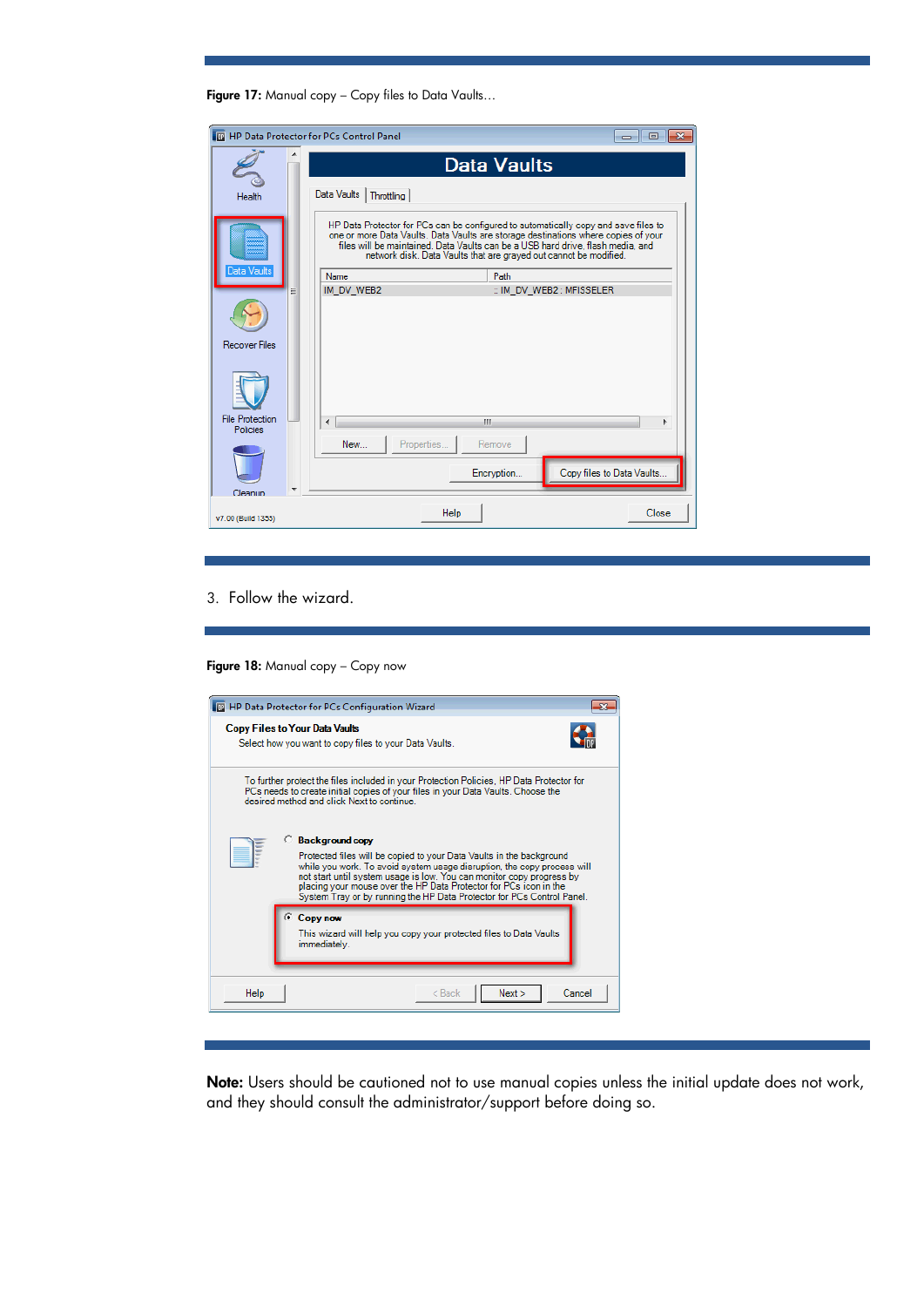#### Bandwidth throttling

You may want to implement data throttling in the following circumstances:

- If the Agent has too low a bandwidth connection, so that it can become completely saturated by the Data Protector for PCs data stream.
- If you do not want HP Data Protector for PCs processes to impact the performance of the internet connection significantly.

*To enable throttling:*

- 1. Run the Data Protector for PCs Control Panel, and click the Data Vaults icon.
- 2. Select the Throttling tab.
- 3. Check the Enable network throttling box and fill in the fields as you wish.

For the bandwidth limits, you can select from 16, 32, 64, 128, 256, 512 KBps, 1, 2, 5, 10 MBps, or <unlimited>.

4. Click Save Configuration.

Figure 19: Configure bandwidth throttling

|                                    | <b>Im HP Data Protector for PCs Control Panel</b>                                                                    | $\begin{array}{c c c c c c} \hline \multicolumn{3}{c }{\mathbf{C}} & \multicolumn{3}{c }{\mathbf{C}} & \multicolumn{3}{c }{\mathbf{X}} \\\hline \multicolumn{3}{c }{\mathbf{C}} & \multicolumn{3}{c }{\mathbf{C}} & \multicolumn{3}{c }{\mathbf{S}} & \multicolumn{3}{c }{\mathbf{X}} \\\hline \multicolumn{3}{c }{\mathbf{C}} & \multicolumn{3}{c }{\mathbf{C}} & \multicolumn{3}{c }{\mathbf{S}} & \multicolumn{3}{c }{\mathbf{S}} \\\hline \multicolumn$ |
|------------------------------------|----------------------------------------------------------------------------------------------------------------------|-------------------------------------------------------------------------------------------------------------------------------------------------------------------------------------------------------------------------------------------------------------------------------------------------------------------------------------------------------------------------------------------------------------------------------------------------------------|
|                                    | <b>Data Vaults</b>                                                                                                   |                                                                                                                                                                                                                                                                                                                                                                                                                                                             |
| Health                             | Data Vaults Throttling                                                                                               |                                                                                                                                                                                                                                                                                                                                                                                                                                                             |
|                                    | $\overline{\nabla}$ Enable network throttling                                                                        |                                                                                                                                                                                                                                                                                                                                                                                                                                                             |
|                                    | Network usage bandwidth limits                                                                                       |                                                                                                                                                                                                                                                                                                                                                                                                                                                             |
|                                    | 512 KBps<br>During work hours:<br>۰                                                                                  |                                                                                                                                                                                                                                                                                                                                                                                                                                                             |
| Data Vaults<br>Ξ                   | During non-work hours:<br>a inlimited><br>۰                                                                          |                                                                                                                                                                                                                                                                                                                                                                                                                                                             |
| <b>Recover Files</b>               | Definition of work hours<br>08:00<br>18:00<br>Daily work hours are from<br>to<br>$\overline{\phantom{a}}$<br>$\cdot$ |                                                                                                                                                                                                                                                                                                                                                                                                                                                             |
|                                    | Workdays are<br>Montag<br>Dienstag<br>Mittwoch<br>◡                                                                  |                                                                                                                                                                                                                                                                                                                                                                                                                                                             |
| <b>File Protection</b><br>Policies | Donnerstag<br><b>Freitag</b><br>Samstag<br>Sonntag                                                                   | Save Configuration                                                                                                                                                                                                                                                                                                                                                                                                                                          |
| Cleanup                            |                                                                                                                      |                                                                                                                                                                                                                                                                                                                                                                                                                                                             |
| v7.00 (Build 1355)                 | Help                                                                                                                 | Close                                                                                                                                                                                                                                                                                                                                                                                                                                                       |

Note: Data throttling is not supported on Windows XP clients. It works only in a Windows domain environment, not in workgroups.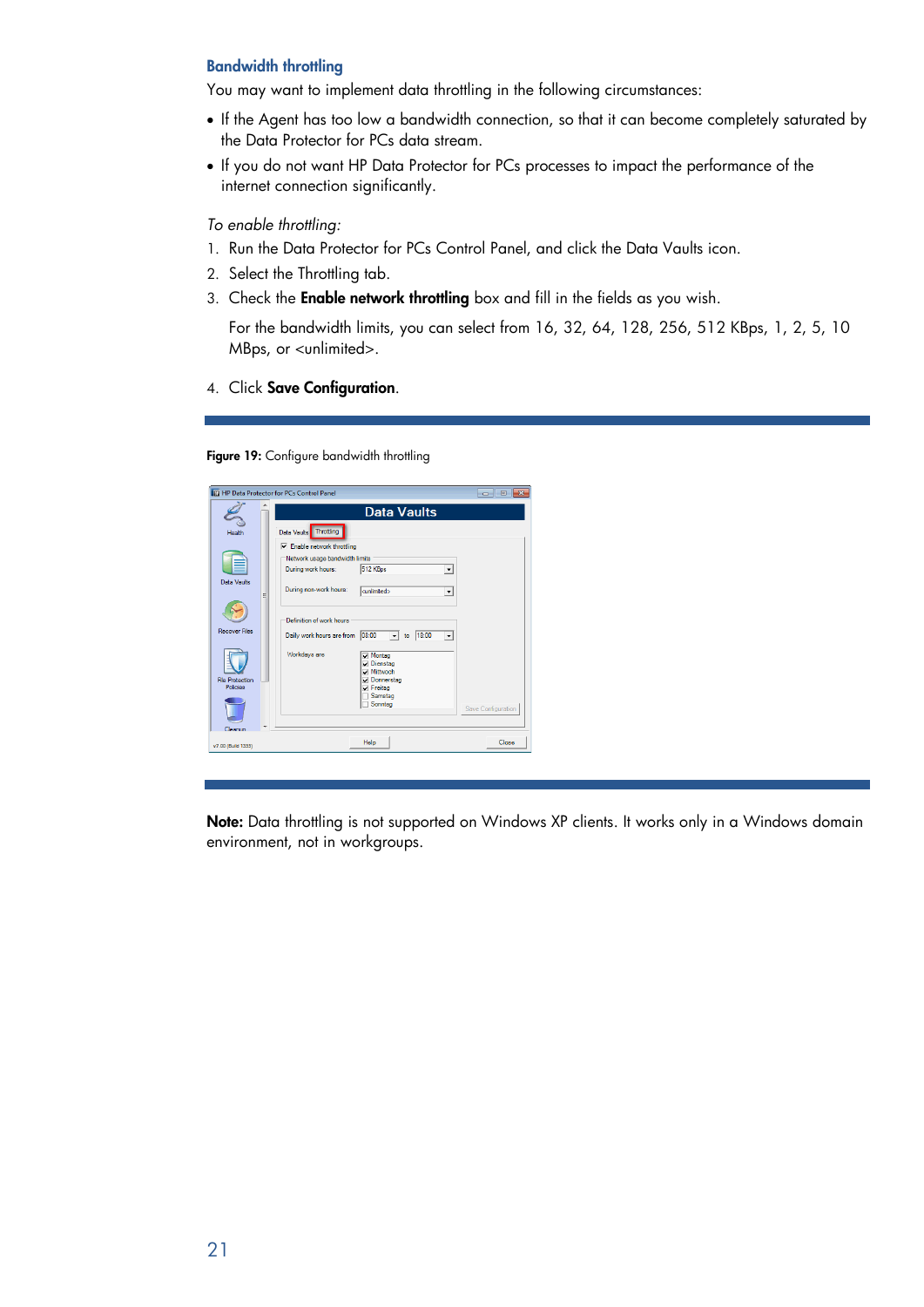## <span id="page-21-0"></span>Summary

It is difficult to give general rules that will hold true in all environments. The examples above should provide a starting point. The given numbers are valid for the hardware described in the examples.

As sizing depends on many factors there is no general formula available for calculating sizing with a Data Vault. You should use the rules of thumb (see next section) and the sizing examples above, and adapt them to your actual environment.

## <span id="page-21-1"></span>Rules of thumb

Some rules of thumb that should help to size your Data Protector for PCs environment:

- Having faster disks installed on the Data Vault location brings the need for more CPUs/cores.
- More CPUs/cores will reduce the Cleanup run time. (Note that the reduction is not linear.)
- A Web Data Vault needs more CPUs/cores then a Windows file share Data Vault.
- More RAM does not significantly improve the Cleanup run time.

Before installing a Data Protector for PCs environment, size the environment on numbers of a standard Agent which will be deployed in your environment.

Install the Agents in phases and not all at the same time. Monitor the environment from on the start, especially the Cleanup time on a Data Vault. If needed, adapt the settings.